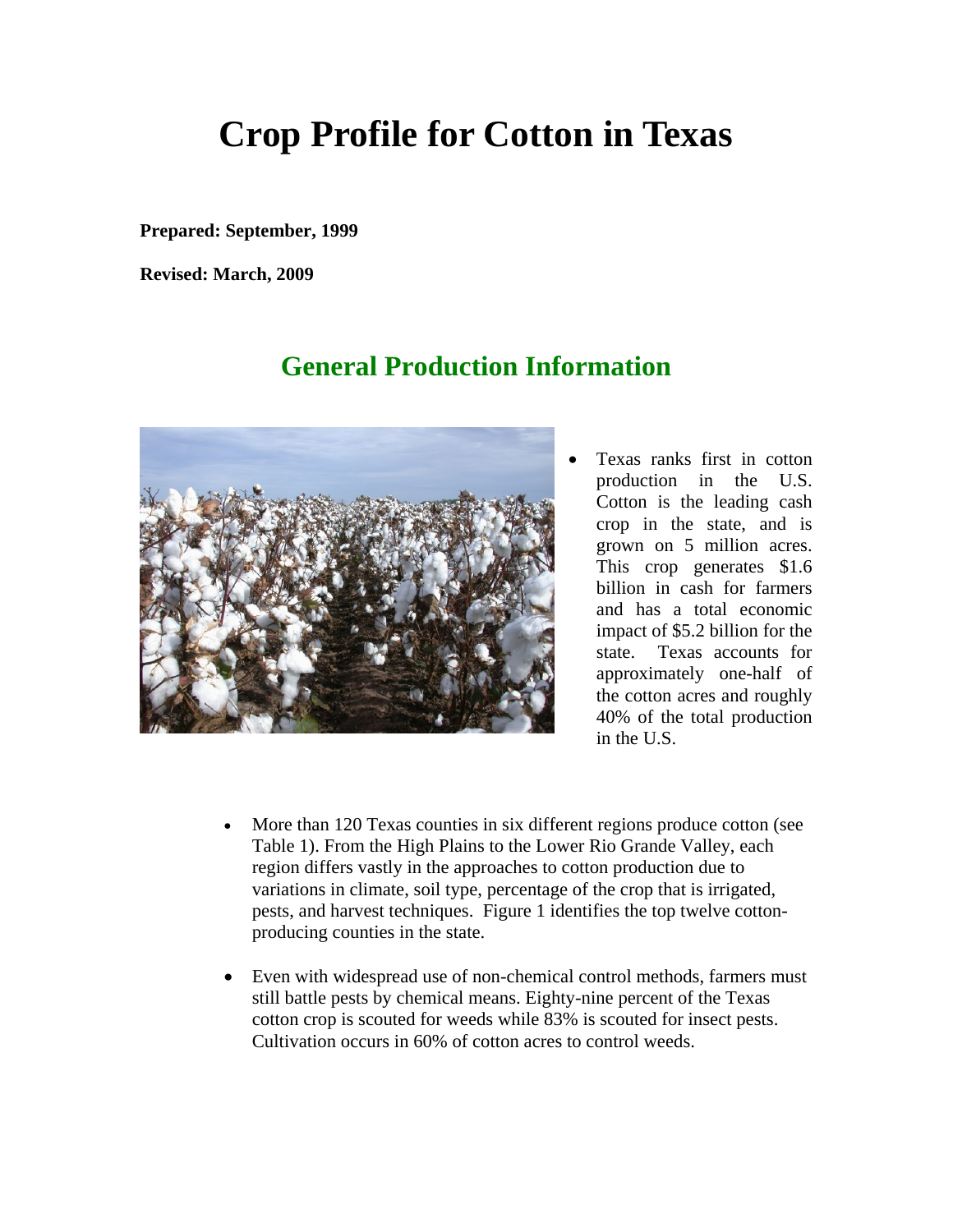**Figure 1. Top twelve cotton-producing counties in Texas:** Lubbock, Crosby, Hale, Lynn, Hockley, Floyd, Terry, Dawson, Gaines, Lamb, San Patricio, and Nueces.



### **Production Regions**

The High Plains region of Texas is located north and south of Lubbock, Texas between the Caprock and the New Mexico border. This area consists of 27 counties that produce 64% of the state's cotton crop. The hot days and cool nights plus loam and sandy soil types make it vital to implement water and soil conservation methods. Fifty percent of the cotton is irrigated in this region. Average rainfall is 16-22 inches, but there are wide year to year variations in both total and seasonal rainfall. At harvest, 95% of High Plains farmers use a stripper harvester, although picker harvesting is on the increase.

The Rolling Plains region is located east of Lubbock and is comprised of 24 counties that produce 20% of Texas cotton. Moderate to hot days and cool nights characterize this region. Ten percent of the cotton is irrigated which makes it necessary to use the skip row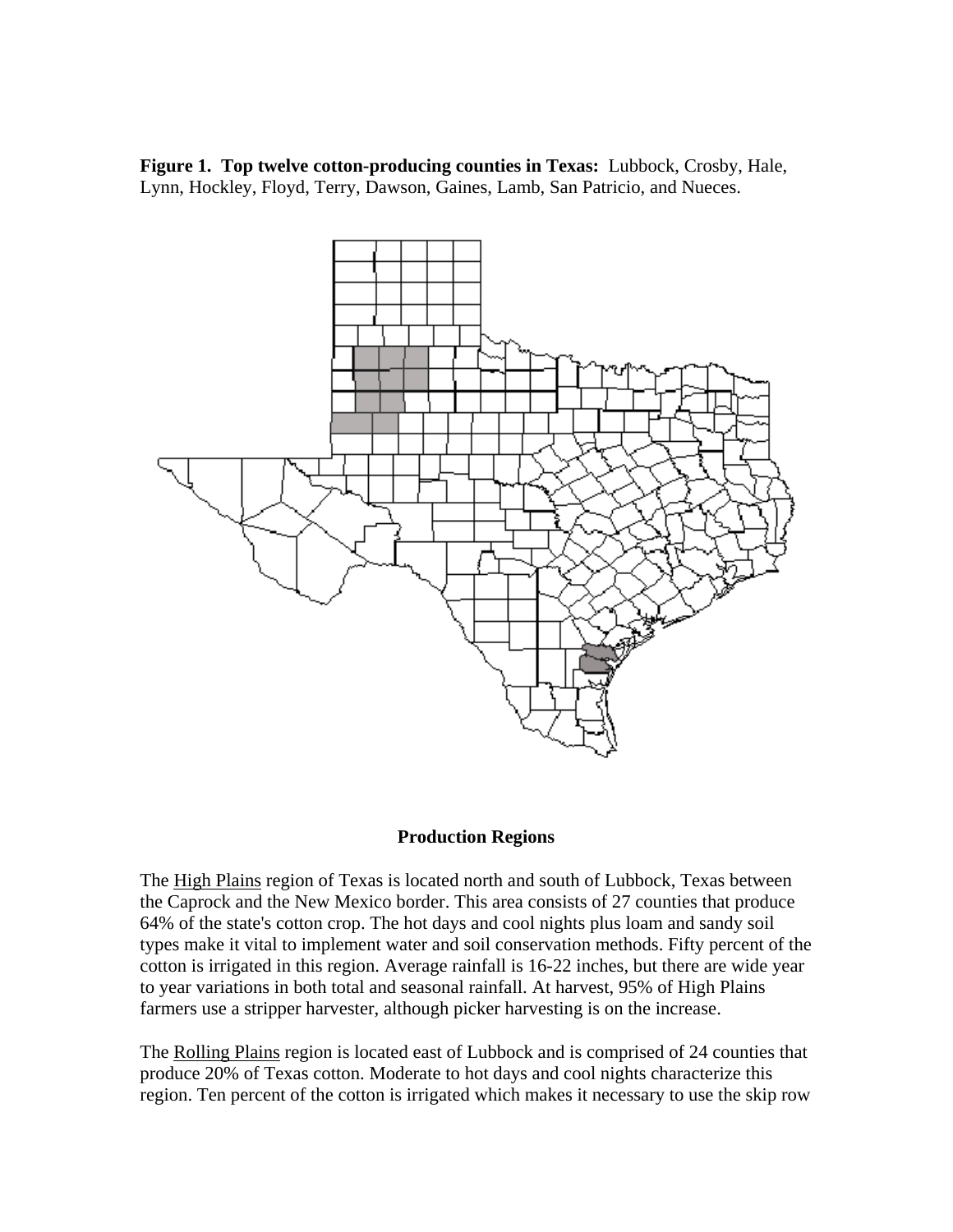method of planting. Rainfall varies from 20-24 inches of rain a year on the sandy loam to loam soil. The stripper method of harvesting dominates 98% of this region.

The Blacklands of Texas is located south of Dallas. This region produces 4% of the state's total cotton crop. Deep prairie soils predominate this region. Temperate, warm nights and an abundance of rainfall (30-36 inches a year) lead to the fact that only five percent of this region is irrigated. At harvest 95% of the cotton is stripped.

The Coastal Bend and Upper Gulf Coast, around Corpus Christi and up the coast, produces 8% of Texas cotton. This region experiences temperate conditions with very high humidity. Ten percent of the crop is irrigated, and an average of 25-32 inches of rainfall is received per year. This area uses picker and stripper harvesters.

The Lower Rio Grande Valley (LRGV)is located between McAllen and Brownsville, adjacent to the Mexico border. This region plants early due to the subtropical climate and insect problems. Average rainfall is between 25 and 30 inches per year and 60% of the crop is irrigated. Seventy percent of the cotton is picker harvested. This area produces 3% of the state's crop.

Far West Texas is located between Pecos and El Paso and is an arid, desert environment. Rainfall averages 7-15 inches per year. Alluvial and desert soils predominate. High temperatures favor cotton growth and irrigation is essential. Ninety-five percent of the crop is picker harvested. Predominately upland cotton is produced in the Pecos area, but about 60% of the crop in the El Paso area is high-quality Pima cotton. The Trans-Pecos area produces 1% of Texas cotton.

## **Cultural Practices**

**Growing Season:** Cotton is a perennial warm-season crop that requires a long growing period for fruiting and fiber maturation. Planting usually begins in February and March in the Lower Rio Grande Valley and progresses into June in the south High Plains. Upland cotton (*Gossypium hirsutum)* is the dominant type planted throughout Texas. The fiber is shorter than Pima. In Far West Texas, Pima (Egyptian) (*G. barbadense)* cotton is grown because of premium prices for the extra long fiber. Pima cotton requires an extended growing season and performs well in a desert environment. Numerous public and private varieties of cotton seed are sold with different HPR (Host Plant Resistance) traits.

Upland cotton has genetic variations that result in colored cotton fiber that range from green to brown. These mutations are currently produced in small quantities for novelty, or special fashion markets . More information about colored cotton can be found in Kohel (1984). Some white and colored lint cottons are produced organically.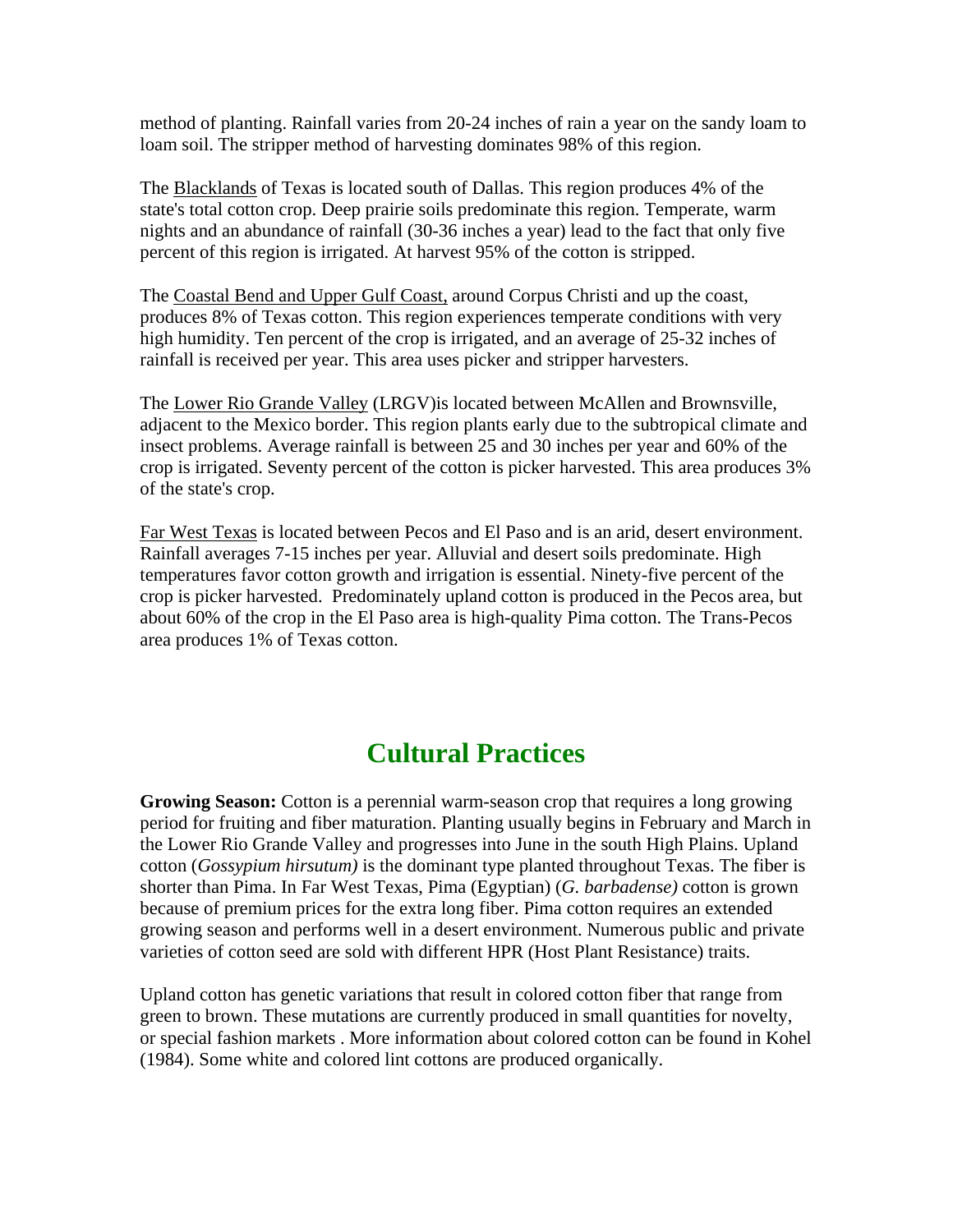**Pesticide Needs:** Acid-delinted seed is treated with a fungicide for planting in all regions of Texas. Acid delinting removes short fuzzy fibers and improves germination and planting uniformity. Seedcoat fungicides minimize the threat of seedling diseases. Virtually no fungicides are applied after planting. Herbicides are commonly applied on all cotton land to reduce annual and perennial weed problems. Insect pests are scouted on 83% of cotton farms, and insecticides are generally applied based on economic thresholds or criteria for the boll weevil eradication program.

**Skip-Row and Irrigation Practices:** Depending on regional rainfall, farmers may plant "skip-row" or "two in one out". This technique refers to leaving every third row unplanted to improve crop use of soil moisture in semi-arid regions. Irrigation is commonly practiced in areas with adequate underground water supplies. In the Lower Rio Grande Valley furrow irrigation is the most common because of the heavy soil. In the High Plains, center pivot systems are an efficient way to water. Low Energy Precision Application, or LEPA, irrigation systems allow growers to apply water at ground level with center pivot systems, with less pressure, lower evaporation losses, and savings in water. In recent years, drip irrigation has been implemented to some degree by producers in various production regions.

**Ultra-Narrow Row Cotton (UNR):** UNR cotton intercepts more sunlight for growth, utilizes rainfall better and reduces the time from planting to harvest. However, pest control is more challenging and early season weed control is essential, since cultivation is not possible in UNR cotton. Harvesting equipment designed especially for stripping UNR cotton is a limiting factor.

**Harvest:** Two techniques are used to harvest cotton in Texas. Stripper harvesting is generally performed in regions with a shorter growing season and low-input production systems. The entire cotton boll (carpels and seed cotton) is removed from the stalk and extraneous plant trash is separated at the gin. Strippers are used exclusively where tightbolled, "stormproof" cotton varieties are grown. Picker harvesting is used in areas with long growing seasons and longer staple cotton. Pickers remove only the seed cotton (fiber and seeds), which results in less trash but higher harvest costs.

Harvest aid chemicals such as desiccants and defoliants are commonly applied prior to harvest. Desiccants are substances intended to artificially accelerate the drying of plant tissue and are used in regions with short growing seasons. Defoliants are applied in picker operations to remove leaves from the mature plant. Plant growth regulators, or boll openers, are used alone or in conjunction with defoliants and/or dessicants to allow more bolls to open prior to harvest.

| <b>REGION</b> | <b>REGIONAL</b><br><b>CLIMATE</b>     |                                                | SOIL TYPES   % IRRIGATED | <b>COTTON</b><br><b>TYPE</b> |
|---------------|---------------------------------------|------------------------------------------------|--------------------------|------------------------------|
| High Plains   | $\ $ hot days & cool<br>$\ln i$ ghts. | loamy sands to $\vert$ 55% irrigated,<br>loams |                          | $ 95\%$ stripper             |

### **Table 1. Summary of production regions and cultural diversity**.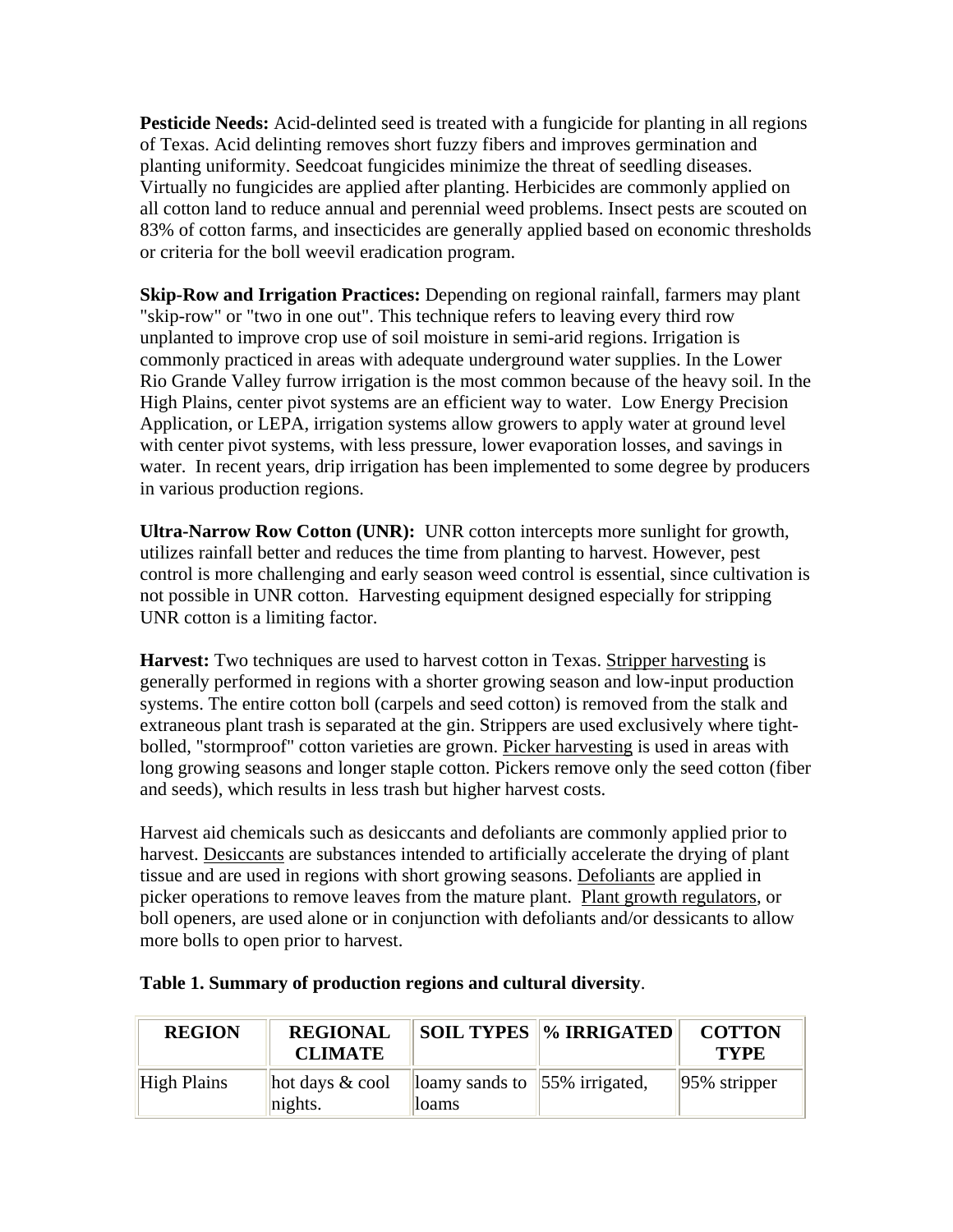|                                              | 3,000 ft elev.<br>RF 16-20"                               |                              | most dryland is<br>skip row planted          |                          |
|----------------------------------------------|-----------------------------------------------------------|------------------------------|----------------------------------------------|--------------------------|
| <b>Rolling Plains</b>                        | moderate to hot<br>days, cool nights<br>RF 20-24"         | sandy loams to<br>loams      | 10% irrigated<br>most is skip row<br>planted | 98% stripper             |
| <b>Blacklands</b>                            | temperate, warm<br>nights<br>RF 30 - 36"                  | deep prairie<br>soils        | 5% irrigated                                 | 95% stripper             |
| Coastal Bend &<br><b>Upper Gulf</b><br>Coast | temperate, high<br>humidity<br>RF 25-32"                  | heavy soils                  | 10% irrigated                                | 60% picker               |
| Lower Rio<br><b>Grande Valley</b>            | subtropical, long<br>season<br>planted early<br>RF 25-30" | heavy alluvial<br>soils      | 35% irrigated                                | 70% picker               |
| <b>Far West Texas</b>                        | arid, desert<br>environment<br>RF 4-10"                   | Alluvial and<br>desert soils | 95% irrigated                                | 95% picker,<br>some pima |

## **Worker Activities**

#### **Scouting**

Scouting for insect pests and monitoring plant growth and development is the primary activity requiring workers to enter cotton fields during the growing season. Scouting is performed by consultants, County IPM Agents, summer scouts, growers, and industry employees. Summer scouts may be spend 30 or more hours per week in cotton fields.

#### **Manual Weed Control**

Hand weeding is less common than in years past primarily as a result of cost of labor and the widespread use of herbicide-tolerant cotton varieties.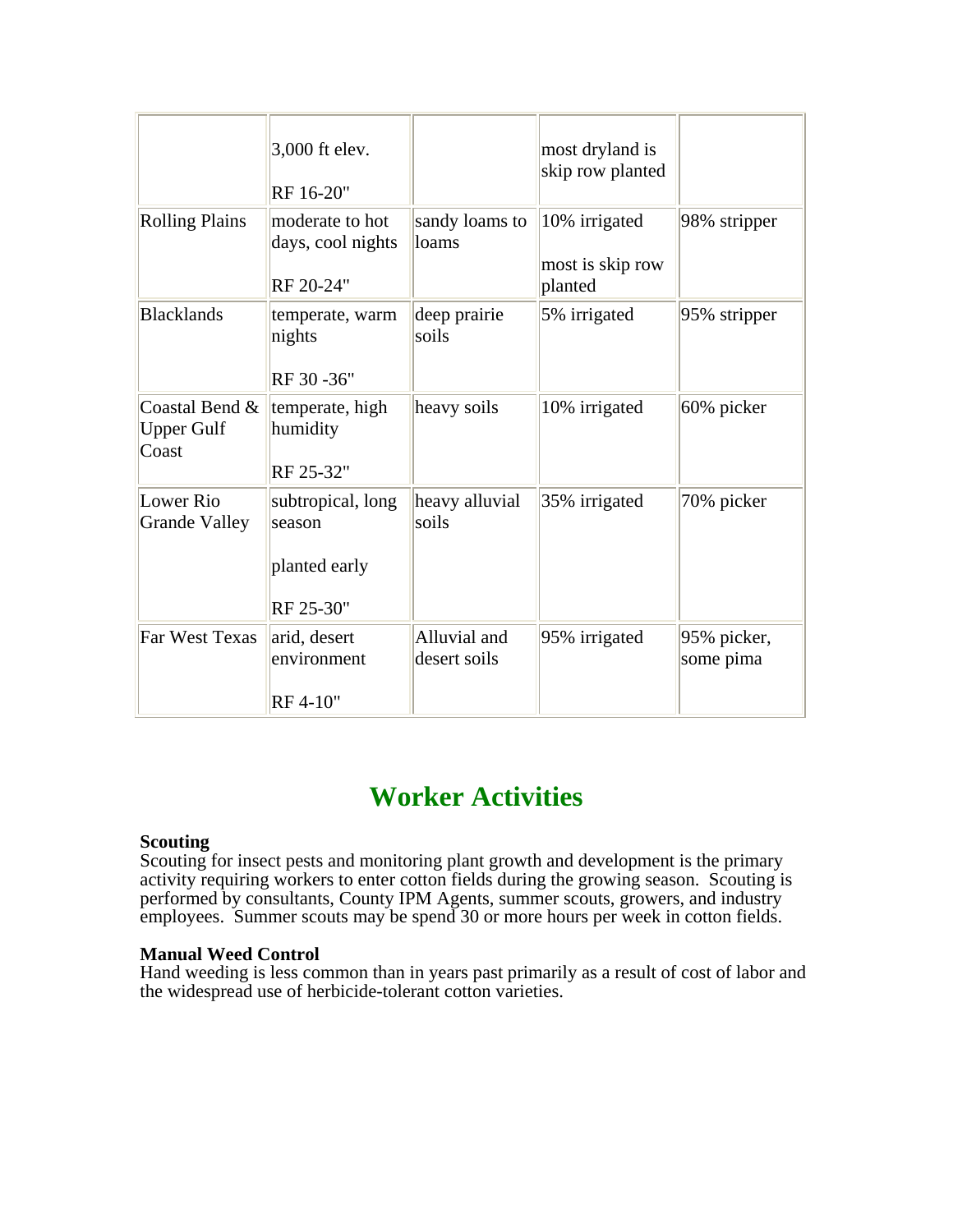#### **Irrigation**

The majority of irrigated acres in Texas use sprinkler or some type of overhead irrigation requiring very little worker activity in the fields. Some areas, such as the Lower Rio Grande Valley, use furrow irrigation which requires workers to place and repair siphon tubes and/or pipes within the field. Workers entering fields for irrigation purposes occurs during a limited portion of the season.

The majority of cotton production occurs through mechanized processes. Tillage, spraying, and harvest are accomplished using motorized equipment usually from an enclosed cab.

## **Insect Pests**

### **Overview and Scouting:**

Scouting is practiced on 83% of the Texas cotton crop to determine insect density and potential damage. Farmers and private crop consultants perform 94% of the total scouting. Producers then use economic threshold to decide how to handle their problem.

Several insects attack cotton at various stages of growth. The major insect pests include the boll weevil, bollworm, tobacco budworm, cotton fleahopper, plant bugs, aphids, and thrips. Other arthropod pests include cutworms, beet armyworms, fall armyworm, stink bugs, and spider mites. These pests and their control methods are discussed below.

Over 2.6 million pounds of insecticide were applied to Texas cotton in 2007. On average, there are 1.2 insecticide applications across all planted acres.

The Texas Boll Weevil Eradication Foundation Inc. was established by the Texas Legislature in 1993. The cotton-producer run, nonprofit foundation governs and oversees the implementation of the boll weevil eradication program in Texas. Currently, according to the Boll Weevil Eradication Foundation, roughly 85% of Texas cotton acres are either eradicated or functionally eradicated.

### **Stalk Destruction Laws**

Upon request and petition of Texas Cotton Producers, the Texas Legislature passed the Cotton Pest Control Law in an effort to combat the boll weevil and pink bollworm. This law, which is enforced by the Texas Department of Agriculture, requires producers in a regulated county to culturally manage pest populations using habitat manipulation by planting and destroying cotton within an authorized time period. Appointed producers, who are members of local pest management zone committees, have established a series of cotton planting and stalk destruction deadlines for all producers in each regulated county. The battle against pink bollworms has been extremely successful. Because farmers have adhered to authorized planting and stalk destruction deadlines over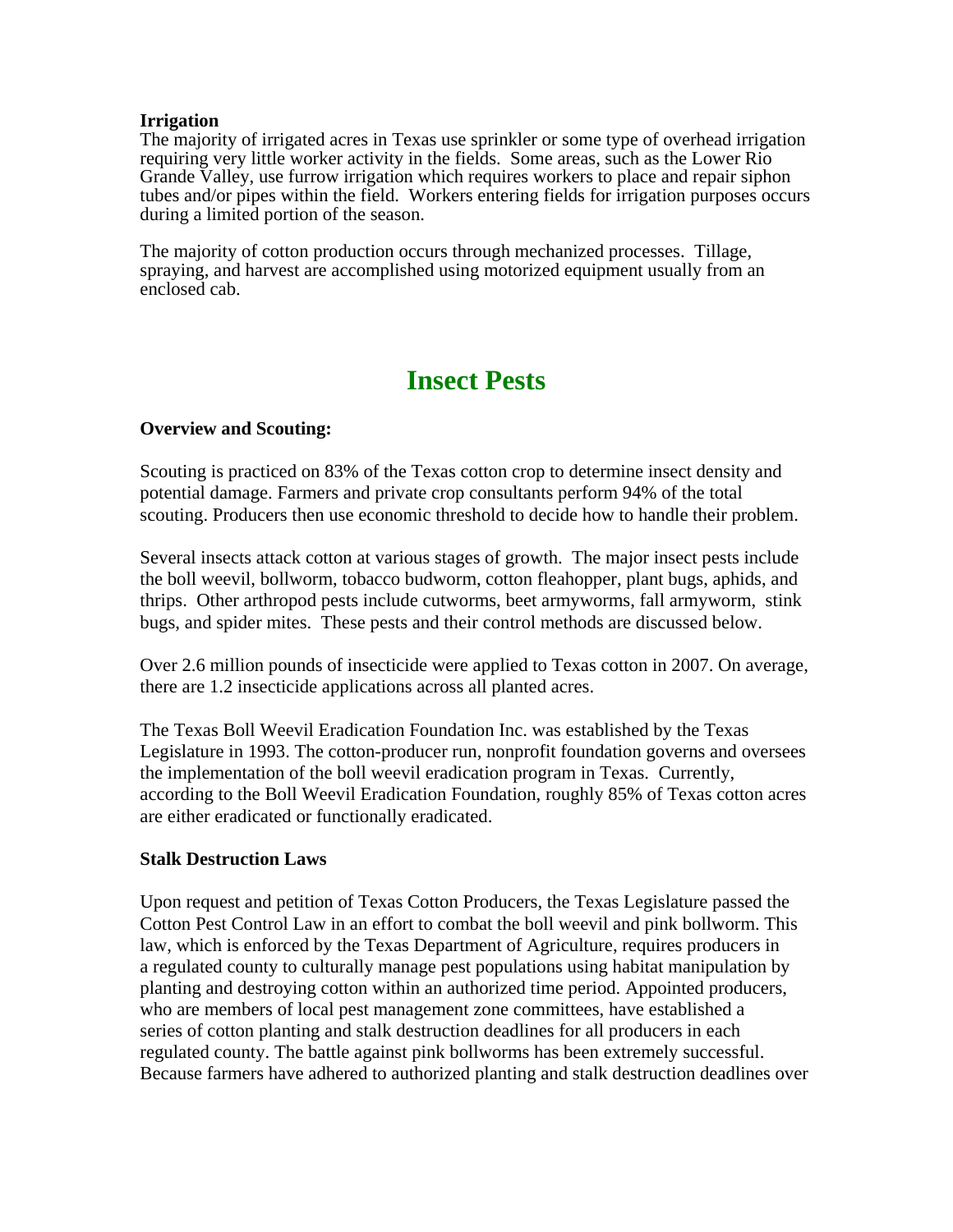the past years, pink bollworm populations in most of the state have been reduced to levels that do not cause major economic damage.

### **Cutworms**

### **Biology:**

Cutworms occur periodically and are not common pests, but can be economic problems in some fields. Hence the term "occasional pests". Cutworms are most detrimental in the seedling stage. Cutworms cut the stem from the ground, kill the plant, and reduce crop stands and crop yields.

The main factor to consider for treatment of cutworms is to determine if the stand or crop population is threatened.

### **Cultural/Non-Chemical Controls:**

To reduce the possibility of cutworm problems farmers should keep fields weed free for 3 weeks prior to planting, and plow under cover crops at least three weeks before planting.

| <b>Insecticide</b>                         | Pounds ai per acre | <b>REI</b> (hours) | <b>MOA</b> |
|--------------------------------------------|--------------------|--------------------|------------|
| Bifenthrin (Fanfare,<br>Brigade)           | $0.04 - 0.10$      | 12                 | 3          |
| Chlorpyrifos (Lorsban)                     | $0.75 - 1.0$       | 24                 | 1B         |
| Beta-cyfluthrin<br>(Baythroid)             | $0.0625 - 0.125$   | 12                 | 3          |
| Cypermethrin (Ammo)                        | $0.025 - 0.1$      | 12                 | 3          |
| Esfenvalerate (Asana)                      | $0.03 - 0.05$      | 12                 | 3          |
| Gamma cyhalothrin<br>(Proaxis)             | $0.0075 - 0.01$    | 24                 | 3          |
| Lambda-cyhalothrin<br>(Karate, Silencer)   | $0.015 - 0.02$     | 24                 | 3          |
| Methyl parathion (Methyl)                  | $0.5 - 1$          | 96                 | 1B         |
| Profenofos (Curacron)                      | $0.5 - 1.0$        | 48                 | 1B         |
| Zeta-cypermethrin<br>(Mustang)             | 0.008-0.012        | 12                 | 3          |
| Zeta-cypermethrin $+$<br>bifenthrin (Hero) | $0.05 - 0.10$      | 12                 | 3          |

### **Chemical Controls:**

### **Thrips**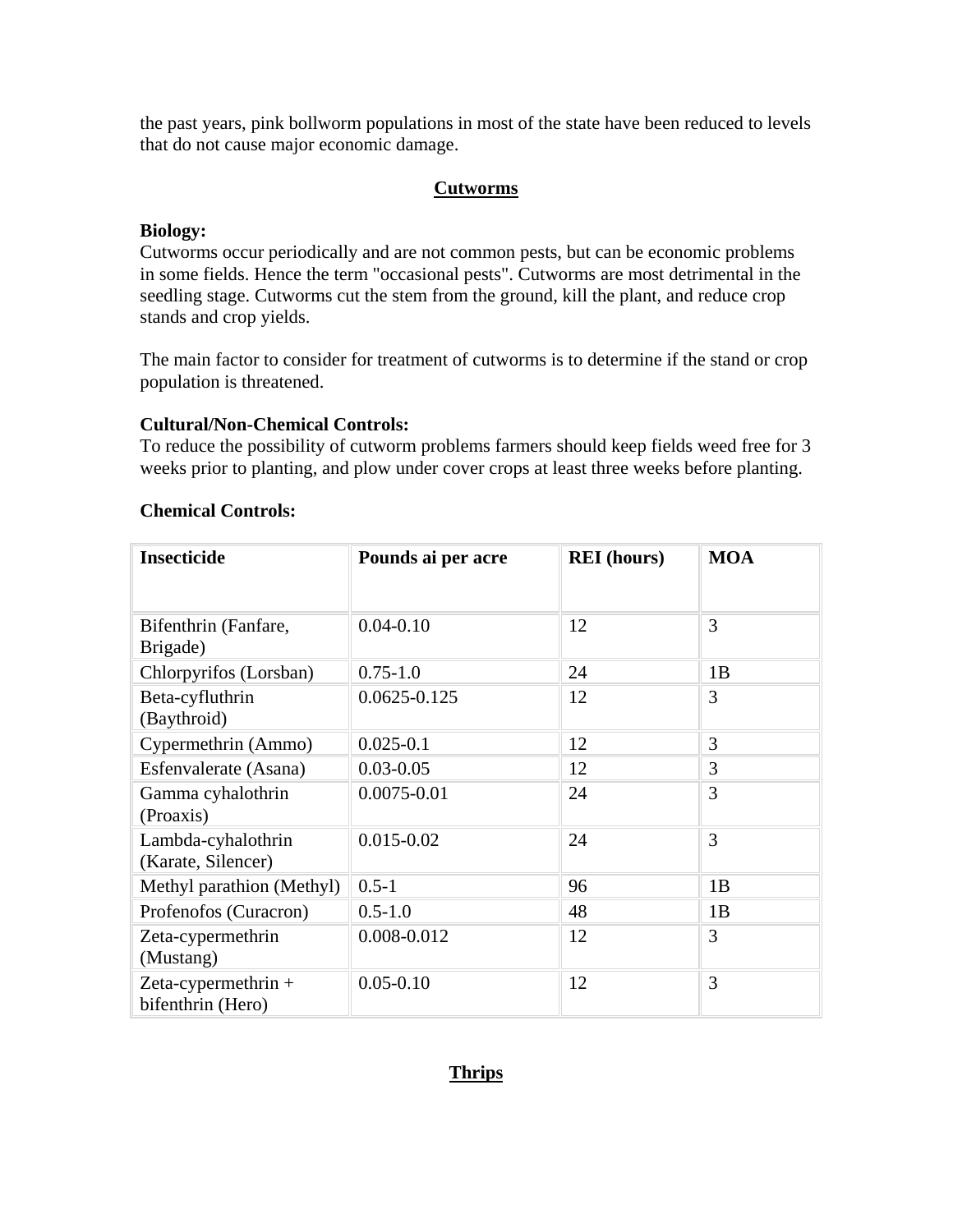### **Biology:**

Adult thrips are winged and about 1/15 inch in length, straw colored, and slender. Cool, wet conditions favor high thrip infestations and cause delayed fruiting and crop maturity. Thrips cause silvering on the lower leaf surface, blackened leaves, and terminal and square loss. They feed on leaves, leaf buds, and very small squares. Scouting and early season control is essential.

Thrips cause greater yield reduction in earlier infestations. Inspection of the cotton plant should occur from the cotyledon stage through the fourth true leaf stage. Farmers should consider control when the average number of thrips per plant is equal to the number of true leaves present.

### **Cultural/Non-Chemical Controls:**

Hard-driving rain storms can decrease thrips populations. Insecticide application is not recommended after the 5 to 7 true-leaf stage.

### **Chemical Controls:**

### **\*Seed**

| <b>Insecticide</b>                               | Per seed – mg-ai          | <b>MOA</b> |
|--------------------------------------------------|---------------------------|------------|
| $Thiodicarb + imidacloprid$<br>(Gaucho Grande)   | $0.375 + 0.375$           | $1A + 4A$  |
| Abamectin $(Avicta) +$<br>Thiamethoxam (Cruiser) | $0.1 - 0.15 + 0.3 - 0.34$ | $6+4A$     |

### **\*Planter Box**

| <b>Insecticide</b> | Pounds ai per acre | <b>REI</b> (hours) | <b>MOA</b> |
|--------------------|--------------------|--------------------|------------|
| Acephate (Orthene) | 0.18               | <b>NA</b>          | B          |

### **\*In-furrow**

| <b>Insecticide</b>     | Pounds ai per acre | <b>REI</b> (hours) | MOA |
|------------------------|--------------------|--------------------|-----|
| Aldicarb (Temik)       | $0.3 - 0.75$       | 48                 | lА  |
| Disulfoton (Di-Syston) | 0.6                | 48                 | 1Β  |
| Phorate (Thimet)       | $0.5\,$            | 48                 | l B |

#### **\*Foliar**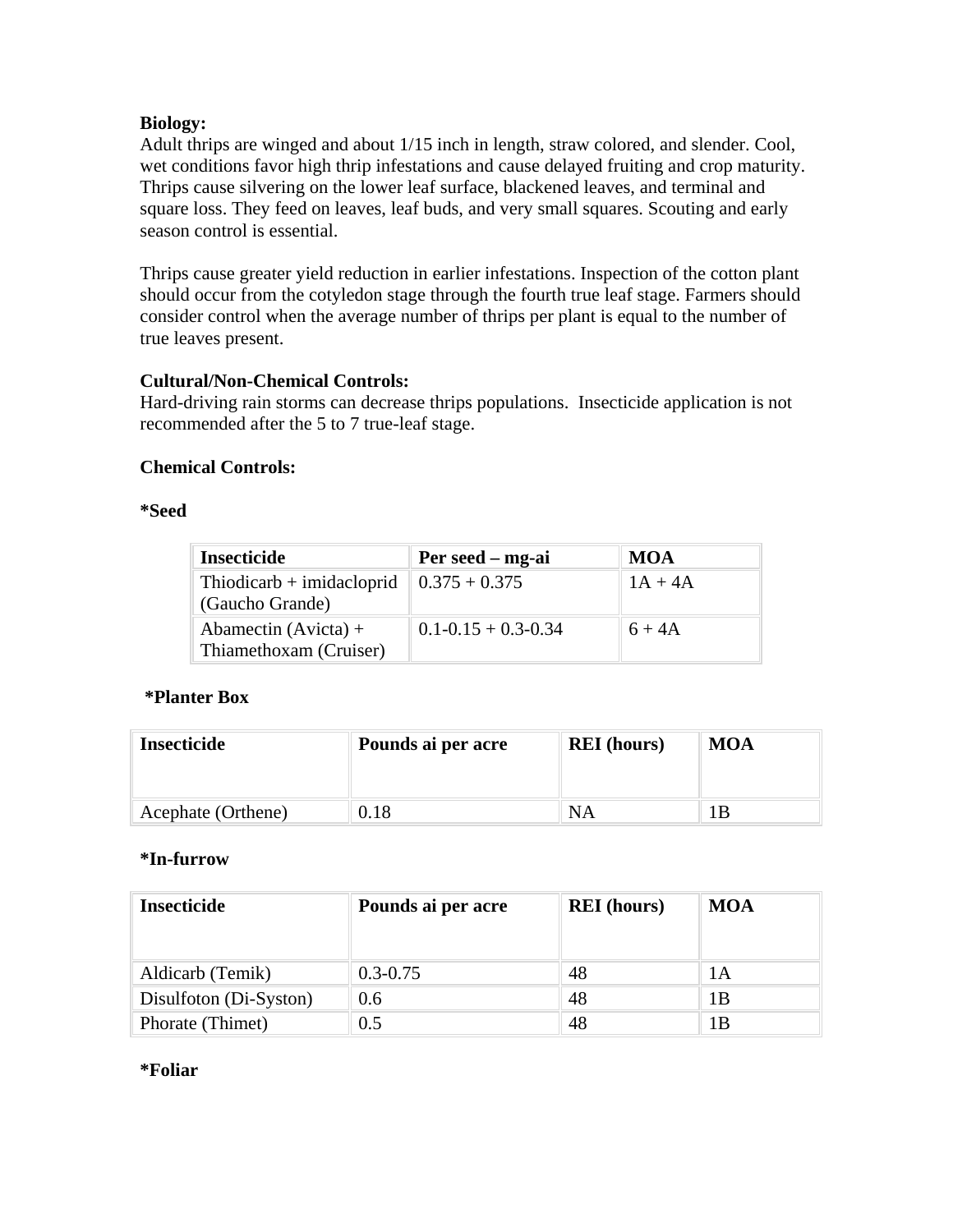| <b>Insecticide</b>              | Pounds ai per acre | <b>REI</b> (hours) | <b>MOA</b> |
|---------------------------------|--------------------|--------------------|------------|
| Acephate (Orthene)              | $0.5 - 1$          | 24                 | 1Β         |
| Dicrotophos (Bidrin)            | $0.05 - 0.2$       | 48                 | 1B         |
| Dimethoate (Dimethoate)<br>4E)  | $0.125 - 0.25$     | 12                 | 1B         |
| Methyl parathion (Methyl<br>4EC | $0.125 - 0.25$     | 96                 | 1Β         |

### **Fleahoppers**

### **Biology:**

Adult fleahoppers are pale green and about 1/8 inch long. Adults and nymphs look similar except that adults have wings and are a darker shade of green. When the cotton begins to square, fleahoppers migrate from host weeds to suck the sap from the cotton plant. Smaller squares are the most susceptible to damage.

Several factors are involved in fleahopper control decision making and include, the number of fleahoppers present, cotton fruiting rate, and percent square set. During the first three weeks of squaring, 10 to 25 fleahoppers on 100 sampled terminals can be economically damaging.

### **Cultural/Non-Chemical Controls:**

Populations of beneficial insects and spiders help control fleahoppers. Farmers are cautious in applying fleahopper insecticides too early. In the late blooming stage, insecticide application is rarely justified.

| <b>Insecticide</b>                             | Pounds ai per acre            | <b>REI</b> (hours) | <b>MOA</b> |
|------------------------------------------------|-------------------------------|--------------------|------------|
| Acephate (Orhtene)                             | $0.5 - 1.0$                   | 24                 | 1Β         |
| Acetamiprid (Intruder)                         | $0.025 - 0.05$                | 12                 | 4A         |
| Chlorpyrifos (Lorsban)                         | $0.188 - 0.5$                 | 24                 | 1B         |
| $Chlorpyrifos + gamma$<br>cyhalothrin (Cobalt) | $0.37 - 0.74 + 0.007 - 0.013$ | 24                 | $1B + 3$   |
| Dicrotophos (Bidrin)                           | $0.05 - 0.2$                  | 48                 | 1Β         |
| Dimethoate (Dimethoate)<br>4E)                 | $0.125 - 0.25$                | 12                 | 1B         |
| Flonicamid (Carbine)                           | 0.054-0.089                   | 12                 | 9C         |
| Imidacloprid (Provado)                         | 0.047                         | 12                 | 4A         |

### **Chemical Controls:**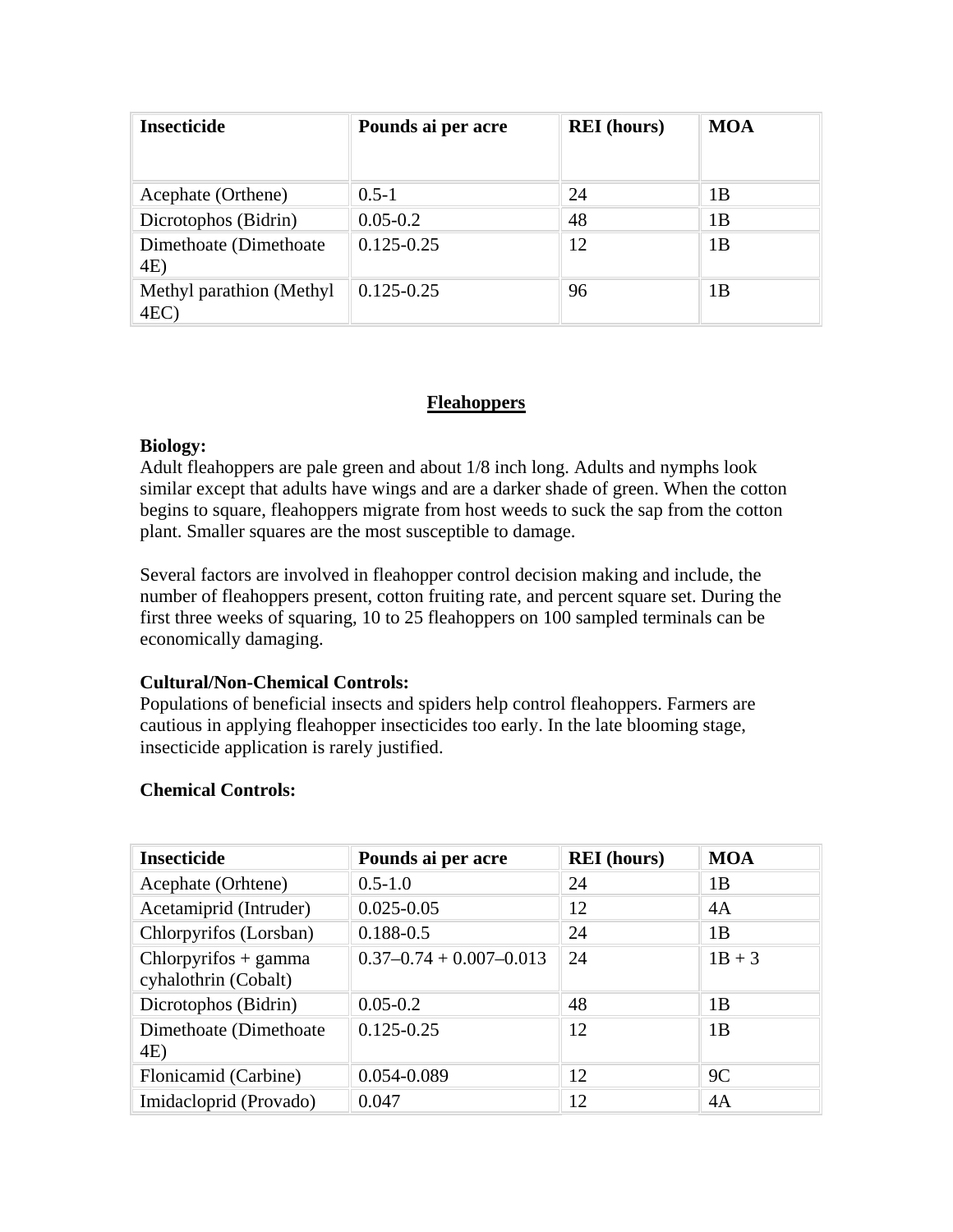| Indoxacarb (Steward)                            | $0.09 - 0.11$                 | 12 | 22.      |
|-------------------------------------------------|-------------------------------|----|----------|
| Lambda-cyhalothrin $+$<br>thiamethoxam (Endigo) | $0.028 - 0.038 + 0.03 - 0.05$ | 24 | $3 + 4A$ |
| Methomyl (Lannate)                              | $0.113 - 0.225$               | 72 | 1 A      |
| Methyl parathion (Methyl)                       | $0.125 - 0.25$                | 96 | 1B       |
| Oxamyl (Vydate)                                 | 0.25                          | 48 | 1A       |
| Thiamethoxam (Centric)                          | 0.031-0.0625                  | 12 | 4A       |

### **Boll Weevil:**

### **Biology:**

Boll weevils have been a problem for 100 years and have historically caused more damage than any other cotton insect pest. The progress of the eradication program has greatly diminished the damage caused by this pest. Boll weevils puncture squares or bolls for feeding and egg laying. Punctured squares fall to the ground. Large bolls may remain on the plant but fail to yield well, and produce lower-grade cotton. Fruit production is delayed, and can result in more chemical use. The life span of a boll weevil is 30 days, and a female will lay approximately 100 eggs during this time. In the fall, adults go into diapause (hibernation) and overwinter in leaf litter.

**Management and decision making.** All of the cotton acreage in Texas is now in the boll weevil eradication program. Producers should continue monitoring the plants for boll weevils and boll weevil damage. If boll weevils or boll weevil damage is found, producers should contact their local Texas Boll Weevil Eradication Foundation office.

### **Cultural/Non-Chemical Controls:**

The most effective biological control of boll weevils in East Texas is the fire ant. Fire ants only control the larvae and pupae and do not prevent adult weevils from laying eggs. When four or more fire ants are found on a sample of 10 terminals, insecticide treatment usually is not necessary. Other non-chemical methods include trap cropping for suicidal emergence and early termination of the crop to reduce the number of over wintering females and stalk destruction in the fall.

| <b>Insecticide</b>        | Pounds ai per acre                | <b>REI</b> (hours) | <b>MOA</b> |
|---------------------------|-----------------------------------|--------------------|------------|
|                           |                                   |                    |            |
| Endosulfan                | $0.5 - 1.5$                       | 24                 | 2A         |
| Malathion (Fyfanon ULV)   | $\parallel 0.61 - 0.92 \parallel$ | 12                 | 1Β         |
| Methyl parathion (Methyl) | $0.125 - 0.25$                    | 96                 | 1Β         |
| Oxamyl (Vydate)           | 0.25                              | 48                 | 1А         |

### **Chemical Controls: Overwintered**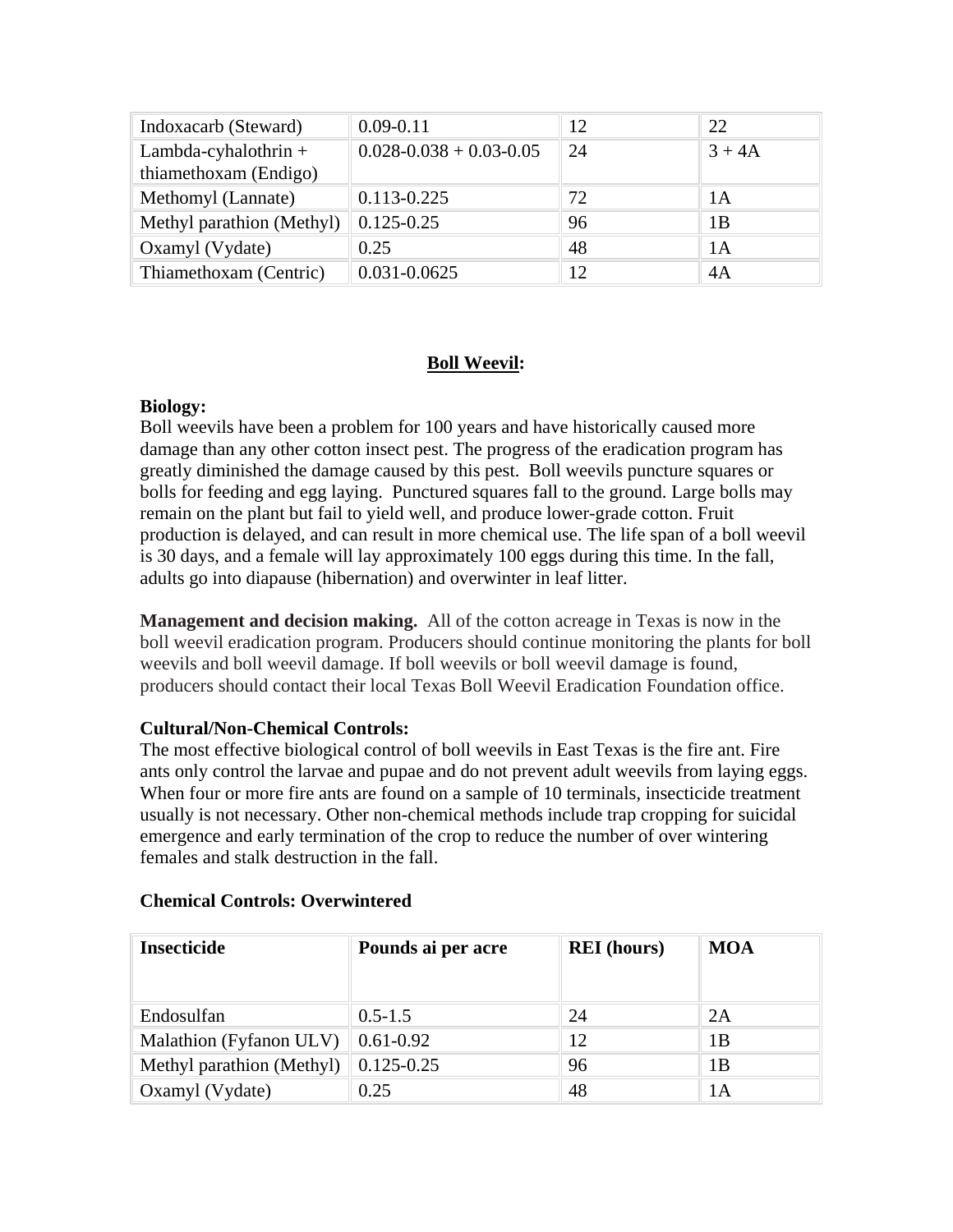### **Chemical Controls: In-season**

| <b>Insecticide</b>        | Pounds ai per acre        | <b>REI</b> (hours) | <b>MOA</b> |
|---------------------------|---------------------------|--------------------|------------|
|                           |                           |                    |            |
| Dicrotophos (Bidrin)      | $0.5\,$                   | 48                 | 1Β         |
| Endosulfan                | $0.5 - 1.5$               | 24                 | 2A         |
| Malathion (Fyfanon ULV)   | $\vert 0.61 - 0.92 \vert$ | 12                 | 1B         |
| Methyl parathion (Methyl) | $0.25 - 0.75$             | 96                 | 1Β         |
| Oxamyl (Vydate)           | 0.25                      | 48                 | 1Α         |

### **Bollworm**

### **Biology:**

Larvae color varies from pink, green, or brown but is characterized by longitudinal stripes along the back. In periods of high temperatures and low humidity, moths deposit eggs on the squares, bolls, stems, and any other region on the lower part of the plant. Eggs hatch in 3 to 4 days and new worms feed on more tender leaves before attacking larger squares and bolls. In south Texas, the pink bollworm is also a problem.

Since eggs are deposited throughout the plant, detection and control of eggs and small worms is more difficult. Scouting should be done at least once a week. Frequent examination of leaves, stems, squares, and blooms is necessary to make good management decisions. Farmers know that bollworm populations can increase when an insecticide application destroys beneficials in the field.

### **Cultural/Non-Chemical Controls:**

Some efficient non-chemical controls occur naturally. Weather can be effective in controlling bollworms that are shorter than ½ inch. Natural predators, such as beneficial insects and spiders, can reduce populations by feeding. Also, destruction of cotton stalks is extremely important in the prevention of regrowth for bollworms to feed on. Stalk destruction is vital to reduce pink bollworm populations.

### **Chemical Controls:**

Chemical application is justified prior to first bloom when 15 percent of the green squares are worm damaged.

| <b>Insecticide</b>                                  | Pounds ai per acre | <b>REI</b> (hours) | MOA |
|-----------------------------------------------------|--------------------|--------------------|-----|
|                                                     |                    |                    |     |
| Bacillus thuringiensis<br>(Dipel, Javelin, Centari) | NA                 |                    |     |
| Bifenthrin (Fanfare,<br>Brigade)                    | $0.04 - 0.10$      | 12                 |     |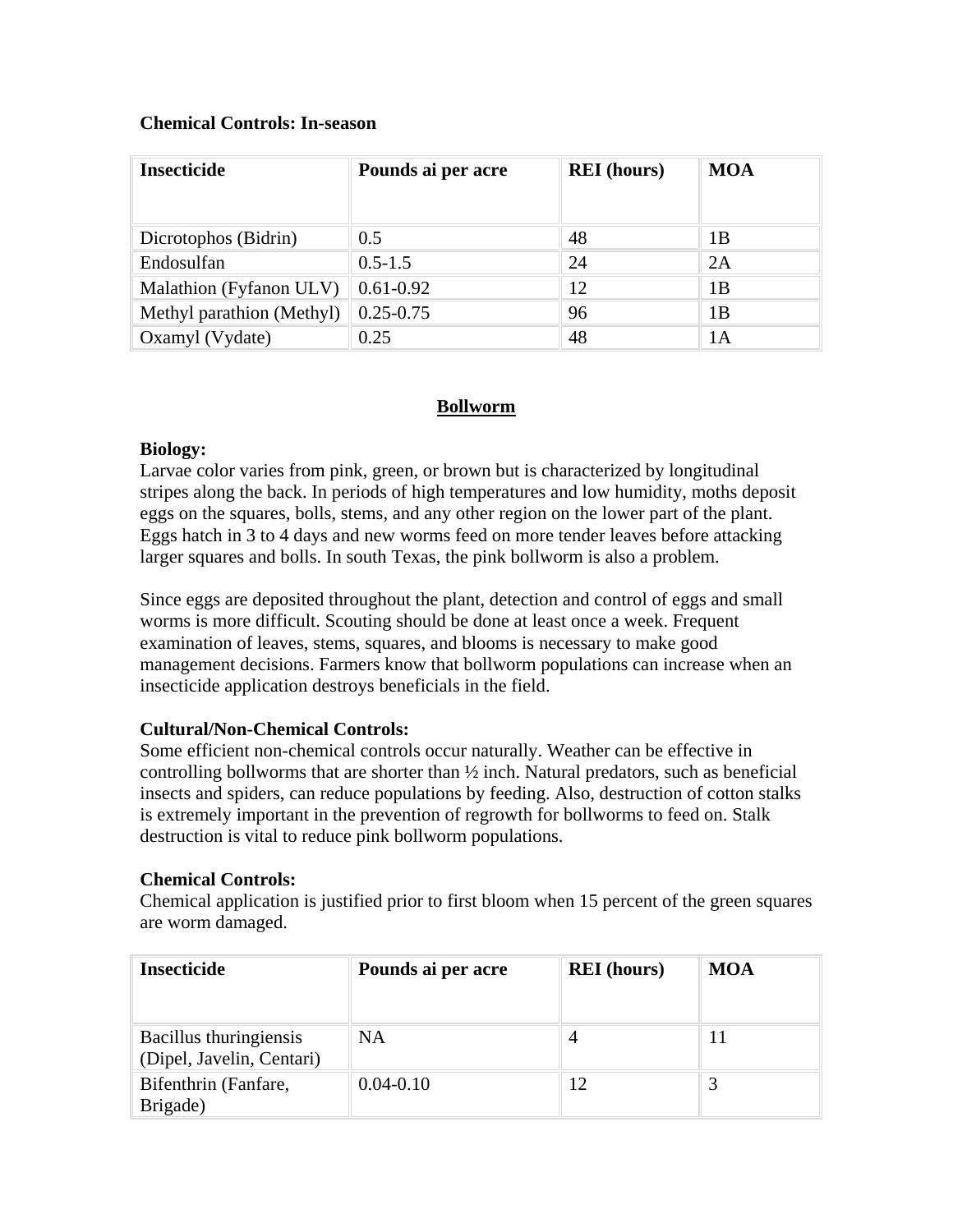| Beta-cyfluthrin<br>(Baythroid)                  | 0.0125-0.02                        | 12 | 3        |
|-------------------------------------------------|------------------------------------|----|----------|
| $Chlorpyrifos + gamma$<br>cyhalothrin (Cobalt)  | $0.37 - 0.74 + 0.007 - 0.013$      | 24 | $1B + 3$ |
| Cyfluthrin + Imidacloprid<br>(Leverage)         | $0.034 - 0.043 + 0.0475$<br>0.0625 | 12 | $3 + 4A$ |
| Cypermethrin (Ammo)                             | $0.04 - 0.1$                       | 12 | 3        |
| Esfenvalerate (Asana)                           | $0.03 - 0.05$                      | 12 | 3        |
| Gamma cyhalothrin<br>(Proaxis)                  | 0.0125-0.02                        | 24 | 3        |
| Indoxacarb (Steward)                            | $0.09 - 0.11$                      | 12 | 22       |
| Lambda-cyhalothrin<br>(Karate, Silencer)        | $0.025 - 0.04$                     | 24 | 3        |
| Lambda-cyhalothrin $+$<br>thiamethoxam (Endigo) | $0.028 - 0.038 + 0.03 - 0.05$      | 24 | $3 + 4A$ |
| Methomyl (Lannate)                              | 0.45                               | 72 | 1A       |
| Methyl parathion (Methyl)                       | 0.75                               | 96 | 1B       |
| Profenofos (Curacron)                           | $0.5 - 1.0$                        | 48 | 1B       |
| Spinosad (Tracer)                               | 0.067-0.089                        | 4  | 5        |
| Thiodicarb (Larvin)                             | $0.6 - 0.9$                        | 12 | 1A       |
| Zeta-cypermethrin<br>(Mustang)                  | 0.033-0.045                        | 12 | 3        |
| Zeta-cypermethrin $+$<br>bifenthrin (Hero)      | $0.05 - 0.10$                      | 12 | 3        |

### **Aphids**

### **Biology:**

Aphids are also referred to as plant lice. Three species feed on cotton: the cotton aphid, cowpea aphid, and the green peach aphid. These vary in appearance, but the damage to cotton is the same. Primary damage is increased plant stress due to sucking activity. Infestations that occur mid to late in the season cause down-grading of lint quality, due to a sticky deposit or "honey dew" deposited by the aphid on the foliage and fiber. Some textile mills refuse to purchase "sticky cotton" due to major problems in processing the fiber. Generally, aphids are located on the undersides of leaves, on stems, in terminals, and sometimes in the fruit. Insect damage also causes leaves to curl downward, turn yellow, and even fall to the ground.

Most economic damage happens during the blooming cycle. Aphids can rapidly increase in numbers, and fields need to be scouted two times per week. Insecticide application should be delayed until there are 50 aphids per leaf.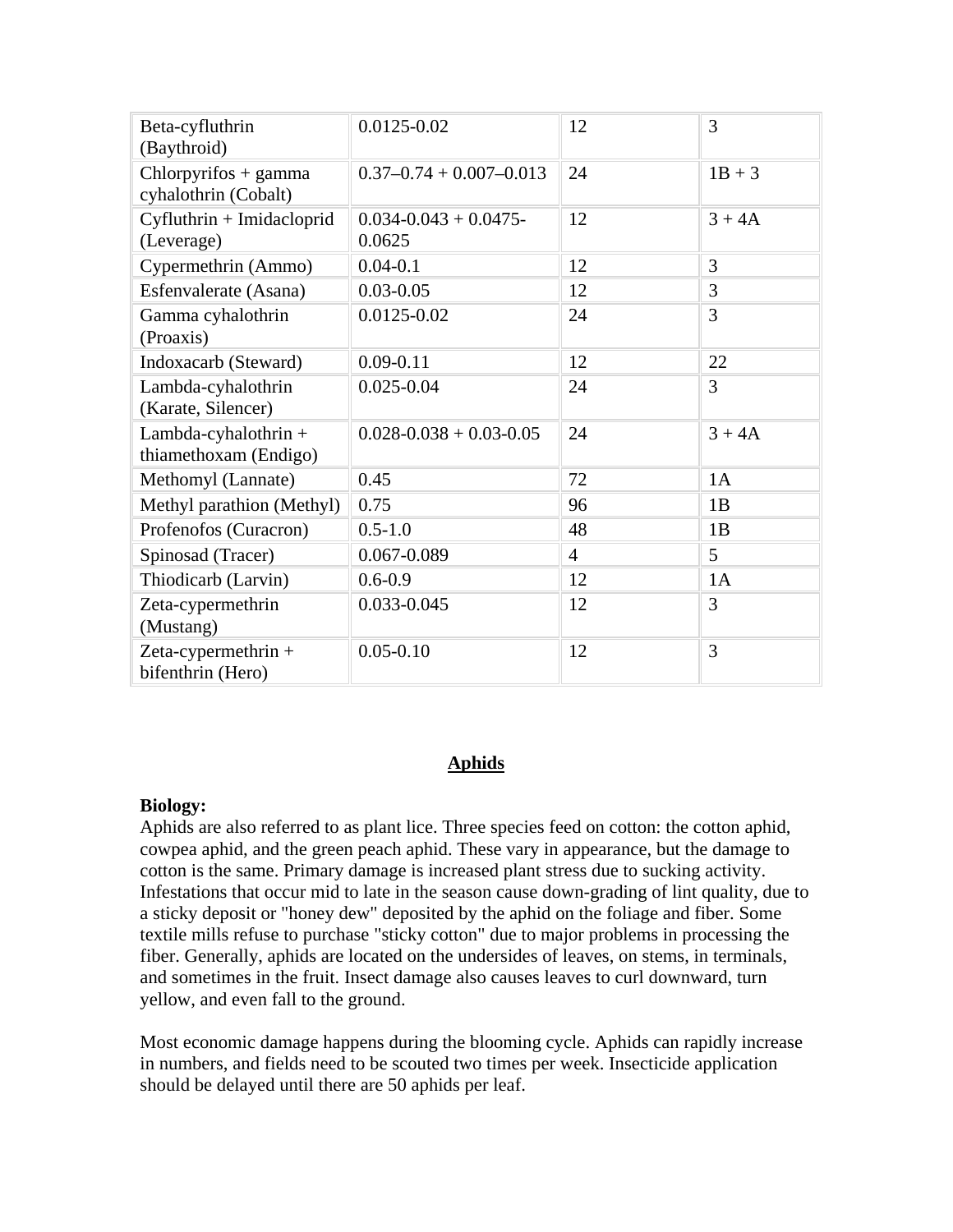### **Cultural/Non-Chemical Controls:**

The most effective non-chemical controls are unfavorable weather, predators, and parasites. These factors can hold aphid levels below damaging levels in some cases.

| <b>Insecticide</b>                            | Pounds ai per acre            | <b>REI</b> (hours) | <b>MOA</b> |
|-----------------------------------------------|-------------------------------|--------------------|------------|
| Acetamiprid (Intruder)                        | $0.025 - 0.05$                | 12                 | 4A         |
| Chlorpyrifos (Lorsban)                        | $0.125 - 1.0$                 | 24                 | 1B         |
| Dicrotophos (Bidrin)                          | $0.25 - 0.5$                  | 48                 | 1B         |
| $Dicrotophos + Bifenthrin$<br>(Bidrin XP)     | $0.25 - 0.4 + 0.063 - 0.1$    | 48                 | $1B + 3$   |
| Flonicamid (Carbine)                          | 0.044-0.089                   | 12                 | 9C         |
| Imidacloprid (Provado)                        | 0.047                         | 12                 | 4A         |
| Lambda-cyhalothrin +<br>thiamethoxam (Endigo) | $0.028 - 0.038 + 0.03 - 0.05$ | 24                 | $3 + 4A$   |
| Methomyl (Lannate)                            | 0.225                         | 72                 | 1A         |
| Profenofos (Curacron)                         | 0.5                           | 48                 | 1B         |
| Thiamethoxam (Centric)                        | $0.031 - 0.05$                | 12                 | 4A         |

### **Chemicals Controls:**

### **Lygus bugs**

### **Biology:**

In the Eastern, Southern and Blacklands areas of Texas, Lygus bugs, primarily the tarnished plant bug (*Lygus lineolaris*) is one of several Lygus species that feeds on cotton terminals, squares and small bolls. Adults are winged, vary in color from greenish to brown, and are 1/4 inch long. Immature tarnished plant bugs (nymphs) are light green. Late instars have four conspicuous black spots on the thorax and one large black spot near the base of the abdomen. The nymph's wings are not developed, but nymphs can move rapidly and are difficult to detect in cotton foliage. Small nymphs may be distinguished from aphids by their rapid movement. However, they may be confused with cotton fleahoppers and leaf hopper nymphs.

### **Cultural/Non-Chemical Controls:**

When weedy fields are located near cotton, the lygus population in these fields may migrate when the weeds begin to dry. Avoid such migrations by removing the weeds before the population of lygus reaches the winged adult stage.

### **Chemical controls:**

| <b>Insecticide</b> | Pounds ai per acre | <b>REI</b> (hours) | <b>MOA</b> |
|--------------------|--------------------|--------------------|------------|
|                    |                    |                    |            |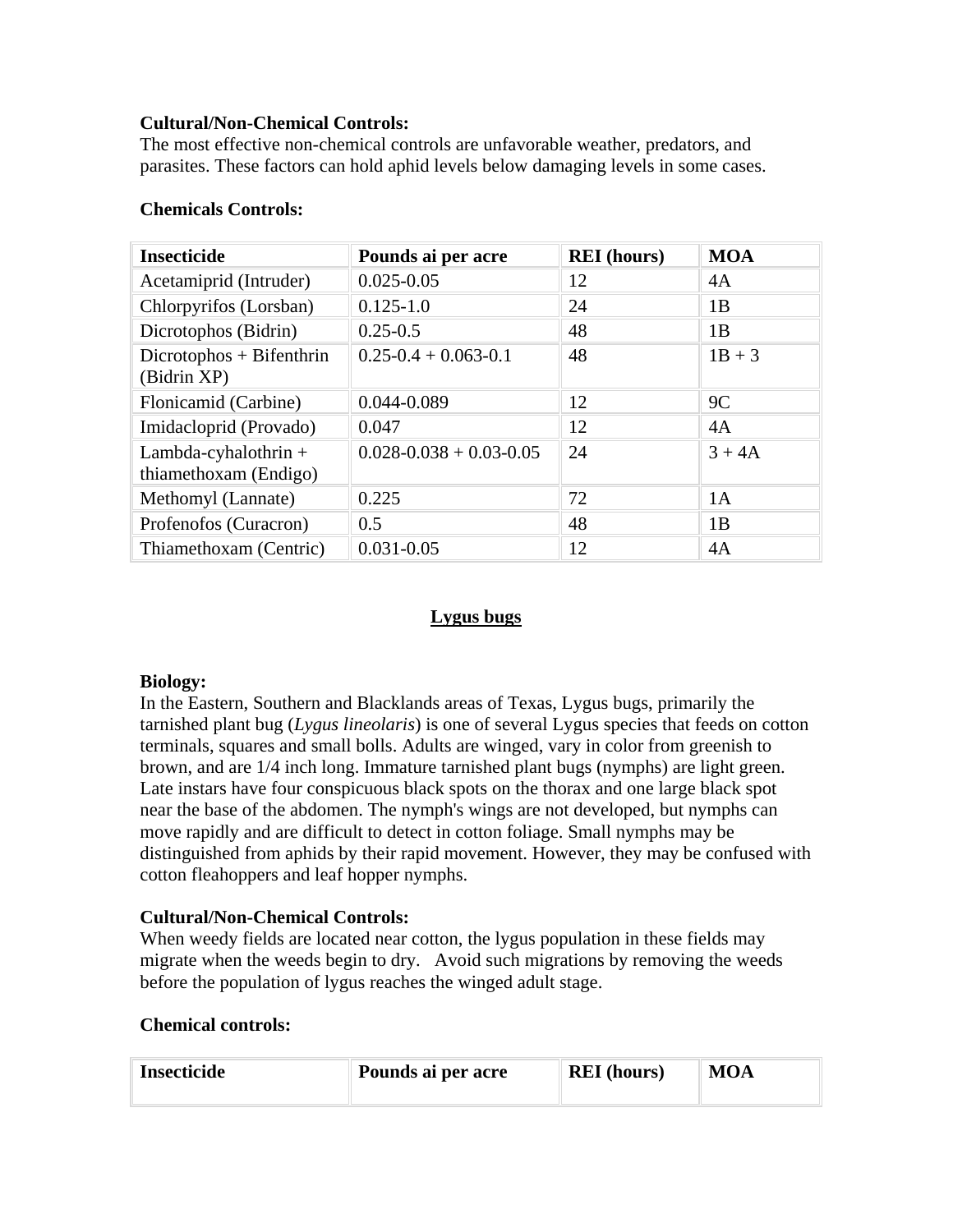| Acephate (Orthene)                             | $0.5 - 1.0$                        | 24 | 1B             |
|------------------------------------------------|------------------------------------|----|----------------|
| Bifenthrin (Fanfare,<br>Brigade)               | $0.04 - 0.10$                      | 12 | 3              |
| Beta-cyfluthrin<br>(Baythroid)                 | $0.0125 - 0.02$                    | 12 | $\overline{3}$ |
| $Chlorpyrifos + gamma$<br>cyhalothrin (Cobalt) | $0.37 - 0.74 + 0.007 - 0.013$      | 24 | $1B + 3$       |
| Cyfluthrin + Imidacloprid<br>(Leverage)        | $0.034 - 0.043 + 0.0475$<br>0.0625 | 12 | $3 + 4A$       |
| Cypermethrin (Ammo)                            | $0.04 - 0.1$                       | 12 | $\overline{3}$ |
| Dicrotophos (Bidrin)                           | 0.5                                | 48 | 1B             |
| Dimethoate (Dimethoate<br>4E)                  | 0.25                               | 12 | 1B             |
| Esfenvalerate (Asana)                          | $0.03 - 0.05$                      | 12 | $\overline{3}$ |
| Flonicamid (Carbine)                           | 0.054-0.089                        | 12 | 9C             |
| Gamma cyhalothrin<br>(Proaxis)                 | $0.01 - 0.015$                     | 24 | 3              |
| Imidacloprid (Provado)                         | 0.047-0.0625                       | 12 | 4A             |
| Indoxacarb (Steward)                           | $0.065 - 0.09$                     | 12 | 22             |
| Lambda-cyhalothrin<br>(Karate, Silencer)       | $0.025 - 0.03$                     | 24 | 3              |
| Lambda-cyhalothrin +<br>thiamethoxam (Endigo)  | $0.028 - 0.038 + 0.03 - 0.05$      | 24 | $3 + 4A$       |
| Methomyl (Lannate)                             | 0.225                              | 72 | 1A             |
| Methyl parathion (Methyl)                      | $0.125 - 1.0$                      | 96 | 1B             |
| Oxamyl (Vydate 2L)                             | 0.25                               | 48 | 1A             |
| Zeta-cypermethrin<br>(Mustang)                 | $0.035 - 0.05$                     | 12 | 3              |
| Zeta-cypermethrin $+$<br>bifenthrin (Hero)     | 0.10                               | 12 | 3              |

### **Stink bugs**

#### **Biology:**

Several species of stink bugs feed on bolls in the Eastern, Southern and Blacklands areas. Species of stink bugs regularly causing losses of cotton in these regions include the green stink bug, the southern green stink bug and the brown stink bug. Several other stink bug also occasionally contribute to early season losses in these production areas. Feeding on bolls by stink bugs may cause shedding of small bolls.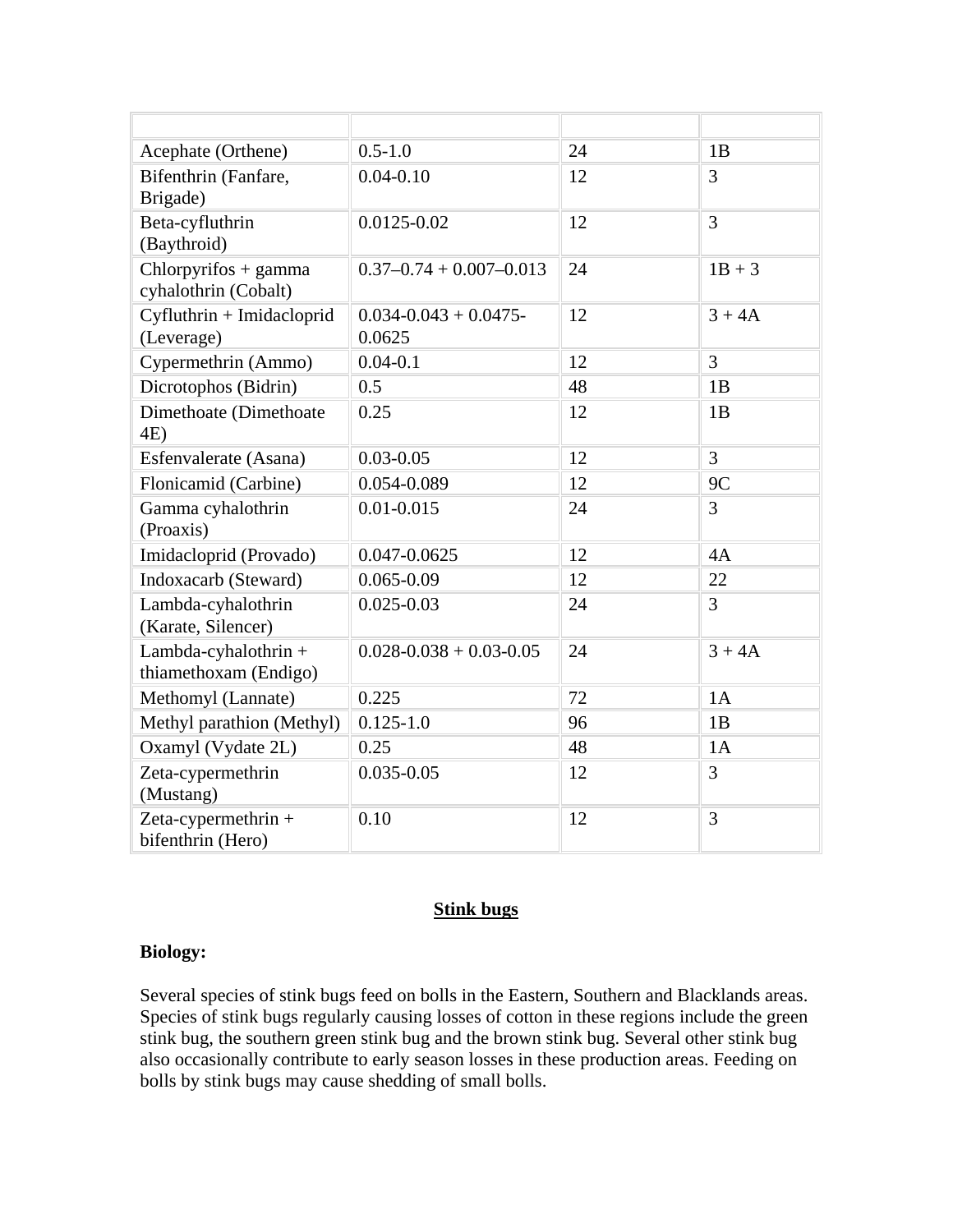### **Cultural/Non-Chemical Controls:**

There are no effective cultural control methods for stink bugs.

### **Chemical Control:**

### Brown stink bug

| <b>Insecticide</b>                        | Pounds ai per acre         | <b>REI</b> (hours) | <b>MOA</b> |
|-------------------------------------------|----------------------------|--------------------|------------|
| Acephate (Orthene 90)                     | 0.8                        | 24                 | 1B         |
| Dicrotophos (Bidrin)                      | $0.25 - 0.5$               | 48                 | 1B         |
| $Dicrotophos + Bifenthrin$<br>(Bidrin XP) | $0.25 - 0.4 + 0.063 - 0.1$ | 48                 | $1B + 3$   |
| Methyl parathion (Methyl<br>4EC           | 0.75                       | 96                 | 1B         |
| Oxamyl (Vydate 3.77 C-<br>LV)             | $0.33 - 0.5$               | 48                 | 1A         |

### Green stink bug

| <b>Insecticide</b>                              | Pounds ai per acre                 | <b>REI</b> (hours) | <b>MOA</b> |
|-------------------------------------------------|------------------------------------|--------------------|------------|
| Acephate (Orthene 90S)                          | 0.8                                | 24                 | 1B         |
| Bifenthrin (Fanfare,<br>Brigade)                | $0.04 - 0.10$                      | 12                 | 3          |
| Beta-cyfluthrin<br>(Baythroid)                  | 0.0125-0.02                        | 12                 | 3          |
| Cyfluthrin + Imidacloprid<br>(Leverage)         | $0.034 - 0.043 + 0.0475$<br>0.0625 | 12                 | $3 + 4A$   |
| Dicrotophos (Bidrin)                            | $0.25 - 0.5$                       | 48                 | 1B         |
| Gamma cyhalothrin<br>(Proaxis)                  | $0.0125 - 0.02$                    | 24                 | 3          |
| Lambda-cyhalothrin<br>(Karate, Silencer)        | $0.025 - 0.04$                     | 24                 | 3          |
| Lambda-cyhalothrin $+$<br>thiamethoxam (Endigo) | $0.028 - 0.038 + 0.03 - 0.05$      | 24                 | $3 + 4A$   |
| Methyl parathion (Methyl<br>4EC)                | 0.75                               | 96                 | 1B         |
| Oxamyl (Vydate 3.77 C-                          | $0.33 - 0.5$                       | 48                 | 1A         |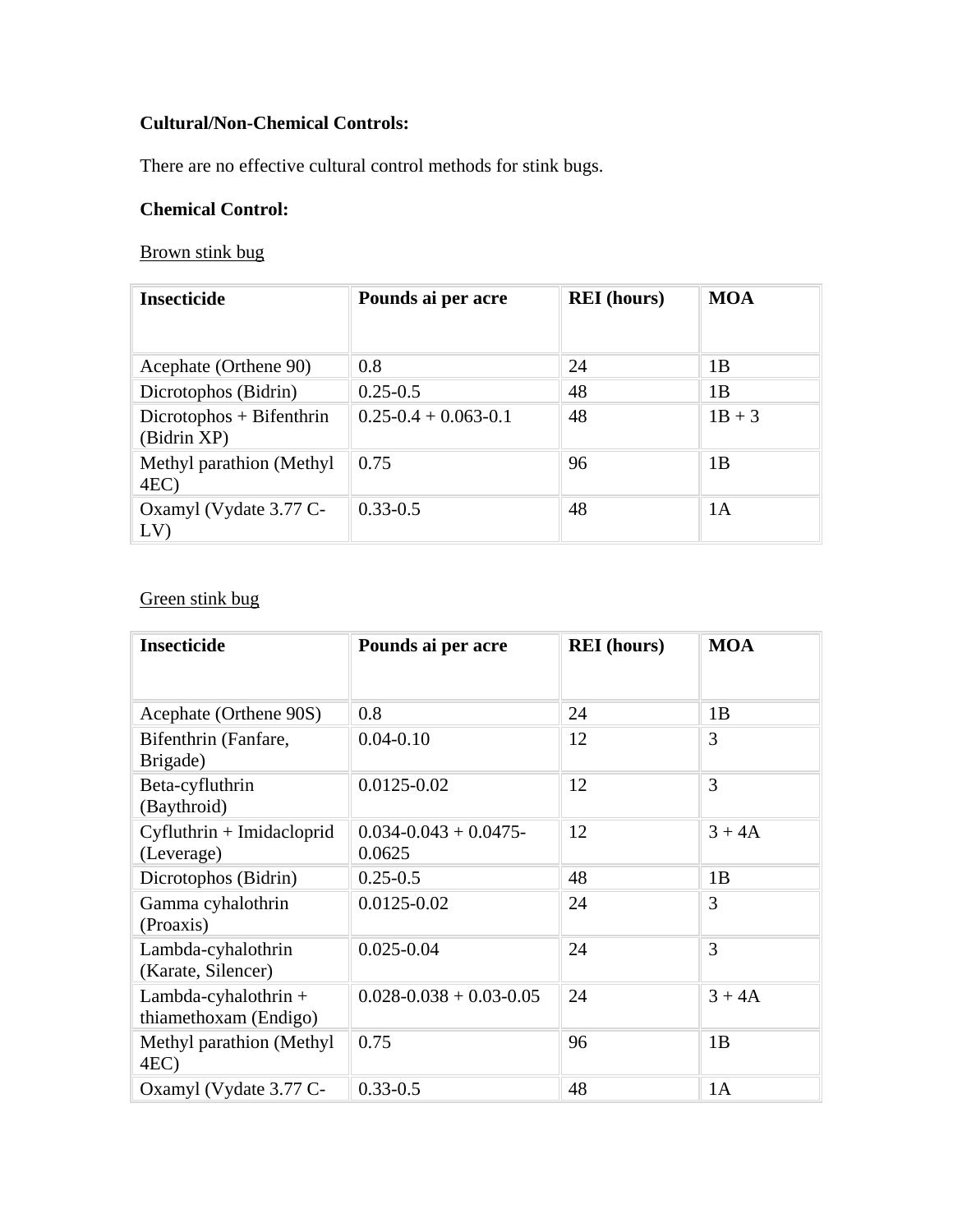| $\mathsf{L}\mathsf{V}$                     |                |  |
|--------------------------------------------|----------------|--|
| Zeta-cypermethrin<br>(Mustang)             | $0.035 - 0.05$ |  |
| Zeta-cypermethrin $+$<br>bifenthrin (Hero) | $0.05 - 0.1$   |  |

### **Beet Armyworm (BAW)**

### **Biology:**

Young beet armyworms BAW cluster and feed together. Leaves and terminals are targeted for feeding. The BAW skelentonizes leaves, rather than leaving holes. Late season infestations are damaging since BAWs feed on the terminals, squares, blooms, and bolls. Beet armyworm eggs are laid in clusters.

Inspecting the whole plant gives the best estimate of BAW. Insecticides may be needed if there are more than 20,000 small worms per acre, and at least 10 percent of the plants are infested. Infestations are usually spotty.

### **Cultural/Non-Chemical Controls:**

Outbreaks are caused by several factors. A short, mild winter, late planting, and delayed crop maturity can increase infestations. Also, early season insecticide application destroys beneficials that would help keep (BAW) infestation levels low.

| <b>Insecticide</b>                             | Pounds ai per acre            | <b>REI</b> (hours) | <b>MOA</b> |  |
|------------------------------------------------|-------------------------------|--------------------|------------|--|
|                                                |                               |                    |            |  |
| Chlorpyrifos (Lorsban)                         | $0.75 - 1.0$                  | 24                 | 1B         |  |
| $Chlorpyrifos + gamma$<br>cyhalothrin (Cobalt) | $0.37 - 0.74 + 0.007 - 0.013$ | 24                 | $1B + 3$   |  |
| Diflubenzuron (Dimilin)                        | 0.0313-0.125                  | 12                 | 15         |  |
| <b>Emamectin benzoate</b>                      | 0.0075                        | 48                 | 6          |  |
| (Denim)                                        |                               |                    |            |  |
| Indoxacarb (Steward)                           | $0.09 - 0.11$                 | 12                 | 22         |  |
| Methomyl (Lannate)                             | 0.45                          | 72                 | 1A         |  |
| Profenofos (Curacron)                          | $0.75 - 1.0$                  | 48                 | 1B         |  |
| Spinosad (Tracer)                              | 0.067-0.089                   | $\overline{4}$     | 5          |  |
| Tebufenozide (Confirm)                         | $0.06 - 0.25$                 | 4                  | 18         |  |
| Thiodicarb (Larvin)                            | $0.6 - 0.9$                   | 12                 | 1A         |  |

### **Chemical Controls:**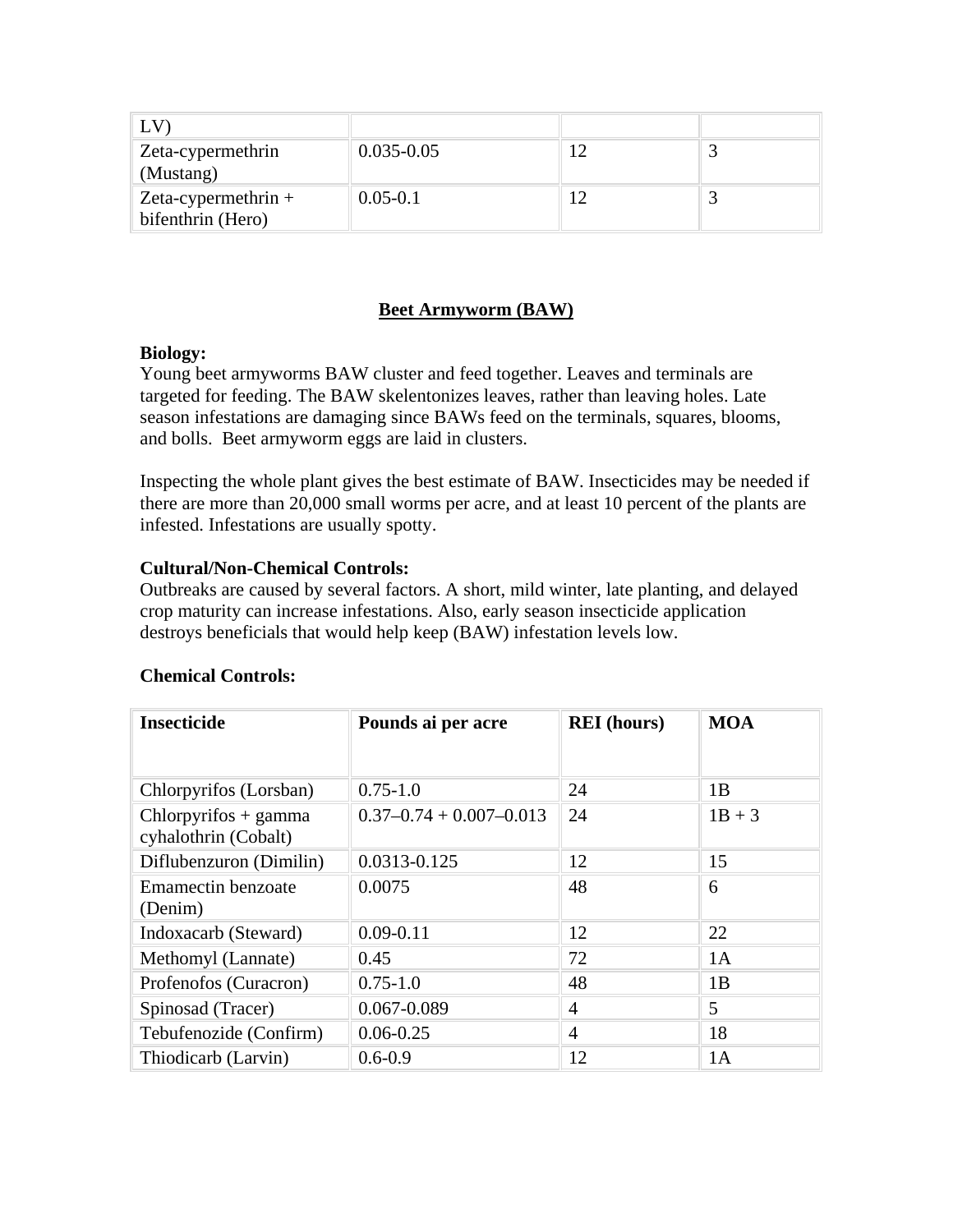### **Spider Mites**

### **Biology:**

Spider mites are found on the undersides of leaves and reduce yields by removing the sap from the plant which causes discoloration and early defoliation. This pest also attacks squares and bolls. Outbreaks usually result when an earlier insecticide has removed natural predators.

Treatment is encouraged when leaf damage becomes noticeable. When insect infestations are restricted to small areas, spot treatment is recommended.

### **Cultural/Non-chemical Controls:**

There are natural predators of spider mites. One should be cautious not to destroy these insects during insecticide application.

| <b>Insecticide</b>        | Pounds ai per acre | <b>REI</b> (hours) | <b>MOA</b> |
|---------------------------|--------------------|--------------------|------------|
| Abamectin (Temprano)      | 0.0047-0.019       | 12                 | 6          |
| Dicofol (Kelthane)        | $0.75 - 1.5$       | 12                 | Unknown    |
| Profenofos (Curacron)     | $0.5 - 1.0$        | 48                 | 1Β         |
| Propargite (Comite 6.55E) | $0.82 - 1.62$      | 24                 | 14         |
| Spiromesifen (Oberon)     | $0.094 - 0.25$     | 12                 | 23         |
| Thiodicarb (Larvin)       | $0.6 - 0.9$        | 12                 | 1A         |

#### **Summary of Insecticide Use in Texas-All Insects\***

| Insecticide  | <b>Trade Name</b> | % of Planted<br><b>Acres Treated</b> | <b>Applications</b> | <b>Total lbs.</b><br>(X 1000) |
|--------------|-------------------|--------------------------------------|---------------------|-------------------------------|
| Malathion    | Several           | 8                                    | 5.4                 | 1,695                         |
| Acephate     | Orthene           | 14                                   | 1.8                 | 311                           |
| Aldicarb     | Temik             | 10                                   | 1.0                 | 264                           |
| Dicrotophos  | <b>Bidrin</b>     | 7                                    | 1.6                 | 143                           |
| Oxamyl       | Vydate            |                                      | 1.6                 | 31                            |
| Acetamiprid  | Intruder          | 10                                   | 1.0                 | 18                            |
| Cypermethrin | Ammo              | $\overline{2}$                       | 1.0                 | 8                             |
| Thiamethoxam | Centric           | $\overline{4}$                       | 1.2                 | 6                             |
| Imidacloprid | Provado           | $\overline{2}$                       | 1.2                 | 5                             |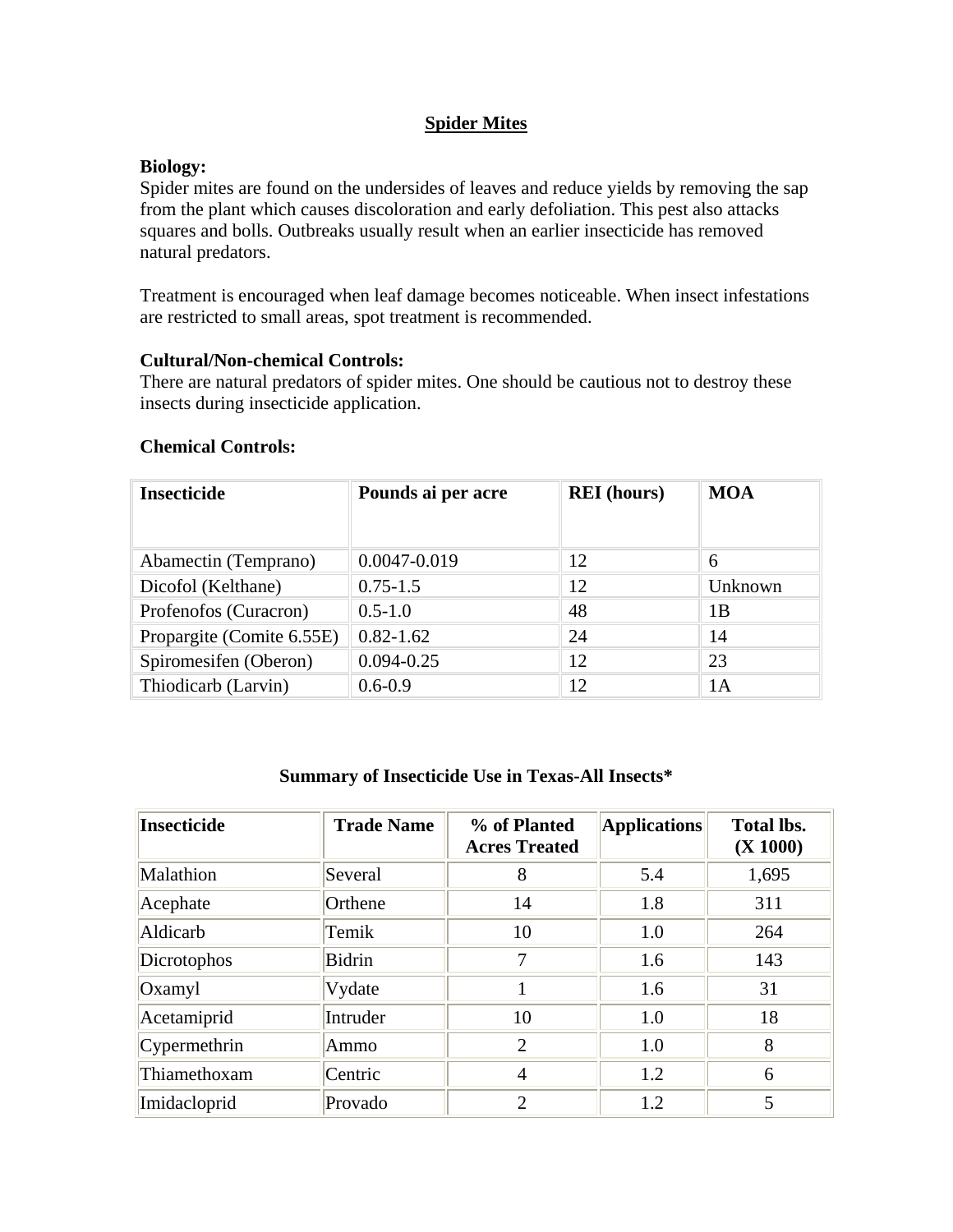| Esfenvalerate      | Asana   | 1.O |       |
|--------------------|---------|-----|-------|
| Lambda-cyhalothrin | Karate  |     |       |
| <b>Others</b>      | Several |     | 138   |
| Totals             |         |     | 2,624 |

\*Does not include Bt's and other biologicals.

## **Diseases**

### **Seed Treatments:**

Several seedling diseases attack cotton. Cottonseed in Texas is acid-delinted to remove fuzz fibers before a fungicide seed treatment is applied to help obtain uniform plant stands. All planting seed is commercially processed (conditioned) and receives one or more seed coat fungicides to reduce damping off and other seedling diseases. These precautionary fungicide treatments are applied by seed processors.

### **Diseases**

**\* Bacterial Blight:** This leaf disease causes defoliation which results in yield loss. It is becoming a more noticeable problem in the High Plains. Resistance is the only control for this disease.

**\*Cotton Root Rot (or Texas Root Rot):** This soil- borne disease is caused by the fungus *Phymatotrichum omnivorum* which invades the roots mid-season destroying the vascular system in maturing cotton. Root rot thrives in some soils and problems are spotty. The Blacklands, Coastal Bend, and Lower Rio Grande Valley regions experience significant problems. Symptoms include a slight yellowing of the foliage, wilting, and eventually death. Control measures are limited and include rotation with grain crops, application of organic manure, construction of barriers to prevent spread, and disinfection of infected areas with ammonia. No fungicides are available for cotton root rot.

**\*Fusarium (Cotton) Wilt:** This fungus disease attacks mid season and causes growth stunt and death to plants. The fusarium fungus usually enters the root through wounds left by nematodes and will then migrate throughout the plant. Yellowing, wilting, leaf death and dropping, and bare blackened stems are the indicators of cotton wilt. Several cotton varieties have a varying tolerance to cotton wilt and can help control the disease. Control of nematodes (see below) also will aid in the prevention of cotton wilt. Crop rotation to nonsusceptible crops and application of balanced fertilizers that contain potash can be beneficial.

**Bronze Wilt:** This is a recently recognized cotton disease characterized by bronze or red discoloration and wilting of leaves that can lead to boll shed. This disease occurs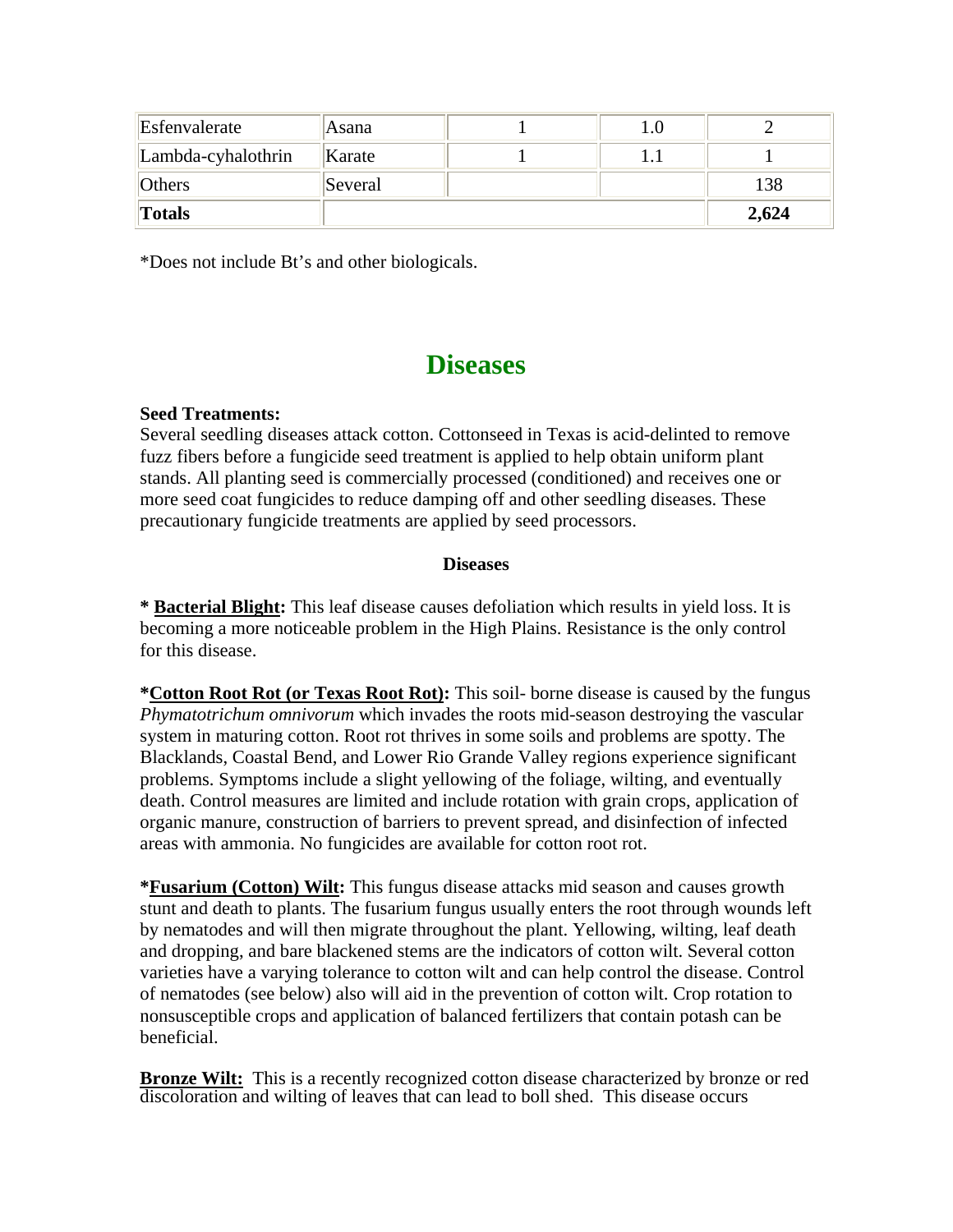primarily on Upland cotton. The symptoms of bronze wilt are difficult to differentiate from other disease symptoms, nutrient deficiencies and/or environmental stresses. The diagnostic symptom of this disease is the health of the upper taproot and lower stem. If leaves show symptoms and the upper taproot and lower stem appear healthy it is most likely bronze wilt. The best way to avoid this disease is to plant non-susceptible varieties.

### **Nematodes**

Nematodes are microscopic, worm-like invertebrates that survive by feeding on the roots of cotton. There are no unique symptoms on the above ground portion of the plant; however, galls on the root are noticeable. Nematodes are a major problem, yet yield reductions commonly go unnoticed and vary throughout the regions. Several types of nematodes are found in Texas. In the LRGV nematode problems are most severe. Chemicals are not economical to apply for cotton.

### **Fungicide Use:**

Planting seed is treated, but virtually no other fungicides are applied after the crop is planted.

## **Weeds**

Controlling weeds in cotton in Texas is one of the most critical aspects of successful lint production. Unchecked weed populations can rob valuable moisture and nutrients from the crop as well as cause significant quality reductions at harvest. One of the most critical challenges in cotton weed control is to provide the seedling cotton plant with conditions that allow the crop to outgrow weeds, thus providing a height differential for directed sprays. Recent technological advancements have changed many aspects of weed control in cotton but challenges are ever present.

Approximately sixty percent of Texas cotton acres are planted to herbicide-tolerant varieties. The Roundup Ready and Liberty Link systems are the predominant weed control programs employed. In some cases, the utilization of herbicide-tolerant cotton varieties has allowed producers to increase yield and quality of the cotton produced.

However, the use of herbicide-tolerant cotton varieties has not provided a 'cure-all' for weed control in cotton. Issues such as narrow herbicide application windows, weed species population shifts and resistance, and rising technology fees have caused some producers to limit their use of herbicide-tolerant varieties. Recently, it has become difficult for cotton producers to acquire conventional planting seed as seed companies continue moving towards transgenic varieties. In the face of rising energy costs, potential changes in government subsidies, and a fluctuating world cotton market, cotton producers are left with fewer options to reduce their inputs.

\* The Lower Rio Grande Valley (LRGV) and Coastal Bend areas experience early season and subtropical conditions, with long growing seasons. Winter annuals germinate in the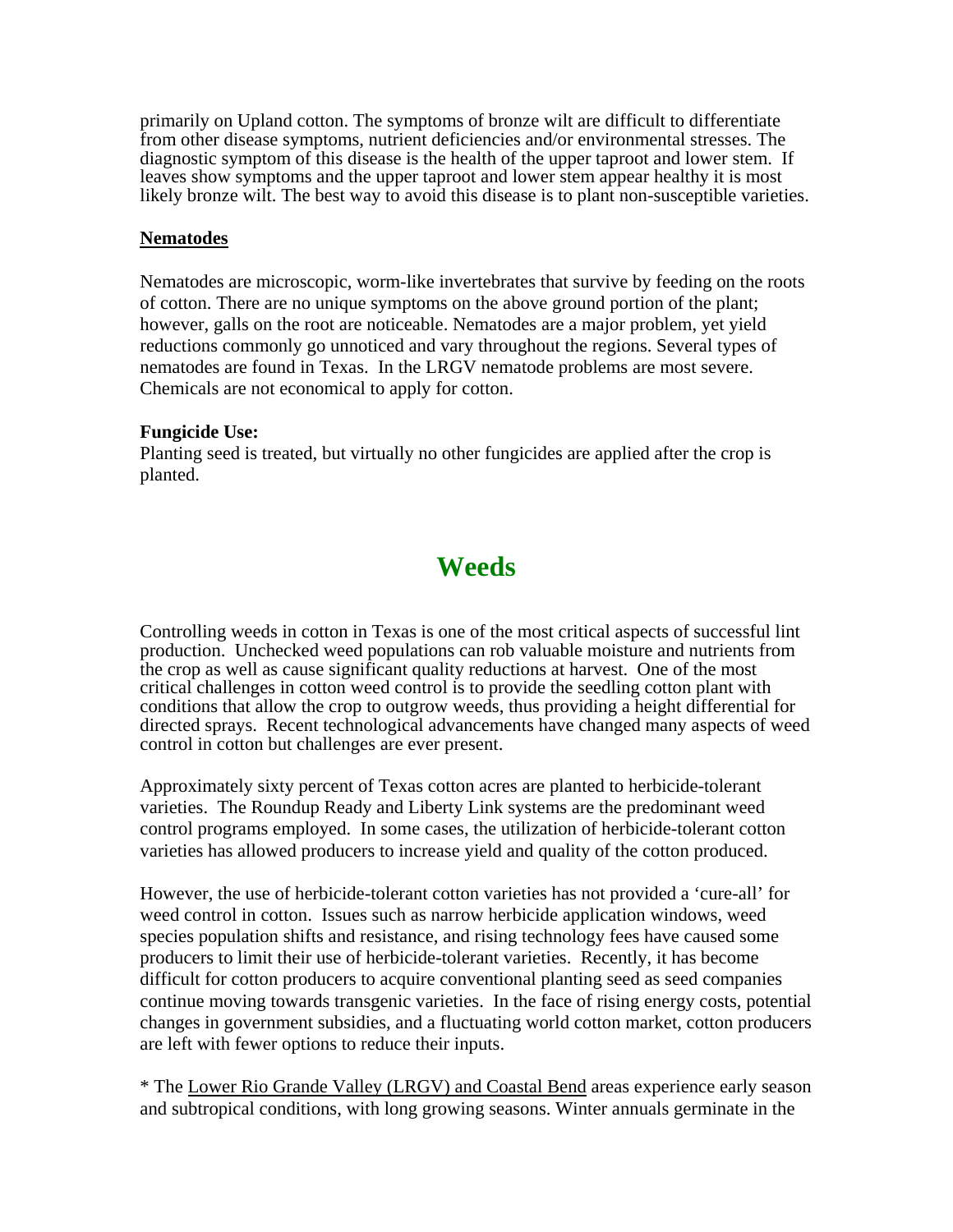fall months. Summer annuals start to germinate early in January. Other weeds emerge throughout the year. Control methods must be started used before cotton is planted and throughout the season until June and July.

\* Central Texas and the alluvial river bottom areas plant cotton shortly after the LRGV. Winter annuals infest land prepared in the fall. The goal is to plant cotton as soon as possible, once the soil warms up, and to produce and set bolls early. Early planting circumvents mid and late season insect problems.

\* The Rolling and High Plains are regions where soil moisture is at a premium, even in irrigated fields. Although the soil does not heat up as early as in South Texas, weed control remains important. Weed presence prior to planting extracts moisture and interferes with the cotton stand. Weeds that emerge with the crop interfere with early growth. In these areas, fiber production is a race against time, since the cool nights near the end of the season retard fiber maturation. Weeds must be controlled early and for several weeks into the season to avoid loss of soil moisture. A few weeds present at harvest can increase harvest duration by two or three-fold, slow down the ginning process, and increase the trash content of lint reducing its value.

### **Cultural/Non-chemical Control:**

Cultivation is practiced to control weeds, reduce wind erosion, and break up soil crusts. Rotation with other crops such as sorghum, peanut, corn, and wheat can provide limited weed control. Hand hoeing is sometimes practiced as a last resort to control low populations of weeds that escaped earlier control methods.

- Cultivation is practiced by 61% of farmers to control weeds.
- Hand hoeing is efficient in destroying the weed root, which helps reduce weed seed populations in the soil. Hand hoeing is used where there are spotty weed problems. However, it is time consuming and costly.
- 79% of cotton acres are treated with a preemergent herbicide while 87% of acres are sprayed with a postemergent herbicide
- Cultivation and non-chemical methods supplement chemical control but are not an alternative for herbicide use.

### **Common annual grasses**:

- **Texas panicum** (*Panicum texanum*) or Colorado grass is a native weed found in every region of the state. Seeds are the only source of reproduction. It flourishes in warm conditions and competes very well with cotton.
- **Crabgrass** (*Digitaria* spp.) species are mostly native warm season weeds. Crabgrass produces large numbers of seed and can have both erect and decumbent growth habits.
- **Browntop panicum** (*Panicum fasciculatum*) is also a native warm season grassy weed. It is found in nearly every region of the state and can cause yield loss to cotton.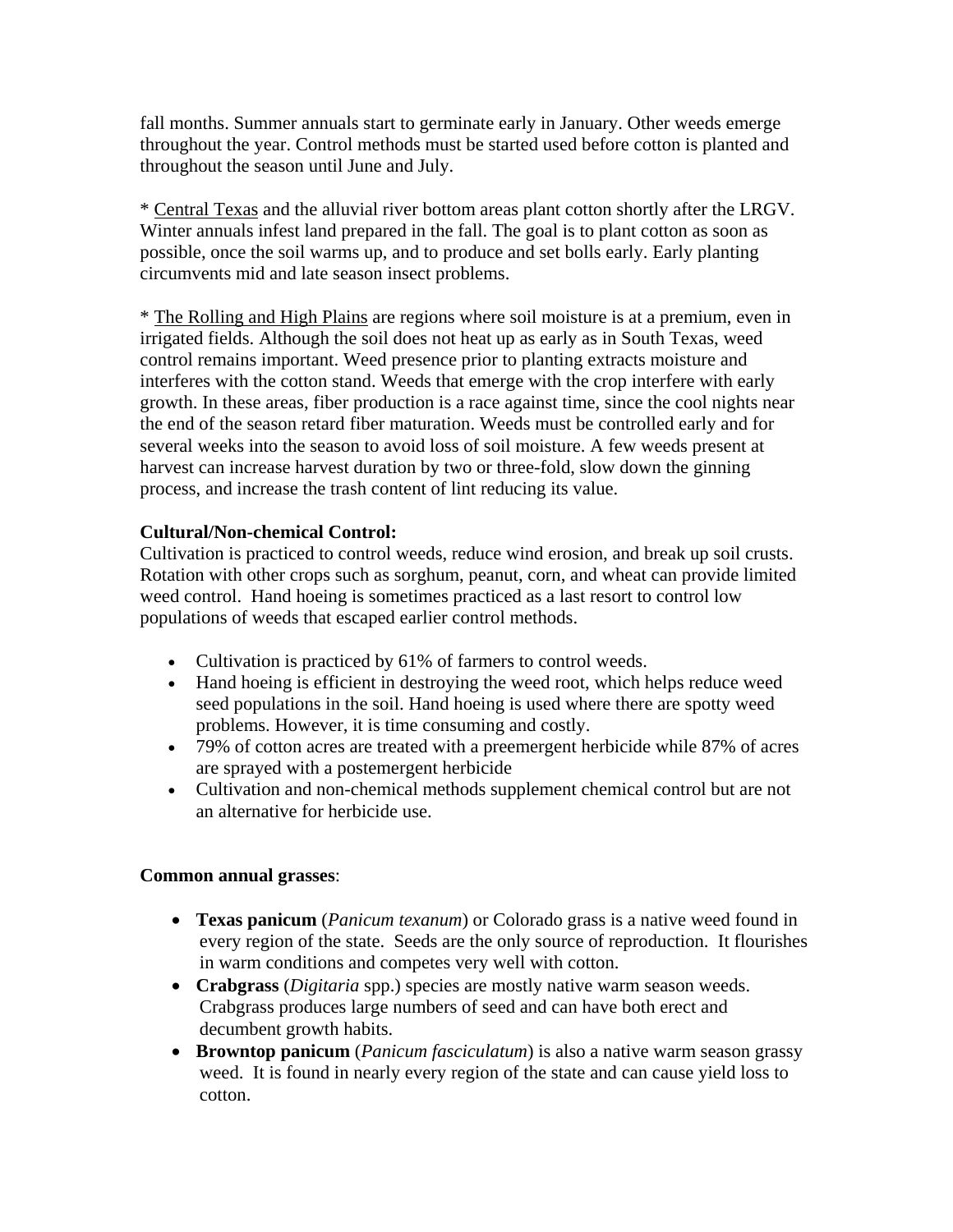- **Sprangletops** (*Leptochloa* spp.) such as red sprangletop, green sprangletop, bearded sprangletop, and Mexican sprangletop are native grassy weeds. Commonly found across the state, these weeds compete with cotton for water and light.
- **Broadleaf signalgrass** (*Brachiaria platyphylla*) is a large-seeded annual weed that is native to Texas. Fine hairs on the wide leaves increase the competitive ability of this weed with sorghum.
- **Barnyardgrass** (*Echinochloa crus-gali*) is an introduced annual grass found in every region of the state. When left unchecked it can reach heights of 3-4 feet and decrease cotton yield significantly.
- **Hophornbeam copperleaf** (*Acalypha ostryifolia*) is a native broadleaf weed that competes closely with cotton in Texas fields. Control can be somewhat difficult as it is not controlled well with glyphosate.

### **Common perennial grasses:**

- **Johnsongrass** (*Sorghum halapense*) is an introduced grassy weed that will stifle cotton if left uncontrolled. Reproducing either by seed or underground rhizomes, johnsongrass can be challenging to eradicate from cotton fields.
- **Bermudagrass** (*Cynodon dactylon*) is also an introduced perennial grassy weed that can be found in every area of the state. Commonly found in roadsides, ditches, lawns, and pastures bermudagrass is drought-tolerant and difficult to control.

### **Common annual broadleaf weeds:**

- **Pigweed** (*Amaranthus* spp.) including Palmer amaranth, prostrate pigweed, spiny amaranth, tumble pigweed, smooth pigweed, redroot pigweed and common waterhemp are troublesome small-seeded broadleaf weeds. Pigweeds are prolific seed producers and can cause serious yield reduction if left uncontrolled. Recently in Texas waterhemp species have showed some tolerance to many cotton herbicides including glyphosate.
- **Common sunflower** (*Helianthus annuus*) is an extremely troublesome broadleaf weed across Texas. Sunflowers are native to North America and have been cultivated for centuries for their edible seeds. They are commonly found in fields, roadsides, ditches, and waste areas.
- **Cocklebur** (*Xanthium strumarium*) is another native annual belonging to the sunflower family. Cocklebur fruit are one inch long, woody, with hooked prickles covering the outside of the fruit. The burs are irritating to humans and animals and seeds and seedlings contain a glycoside that is toxic to all classes of livestock. The seed persists in soil and is not easily separated from cotton seed during ginning.
- **Devil's claw** (*Proboscidea louisianica*) is a foul-smelling native annual sometimes referred to as unicorn plant. Plants are covered with glandular hair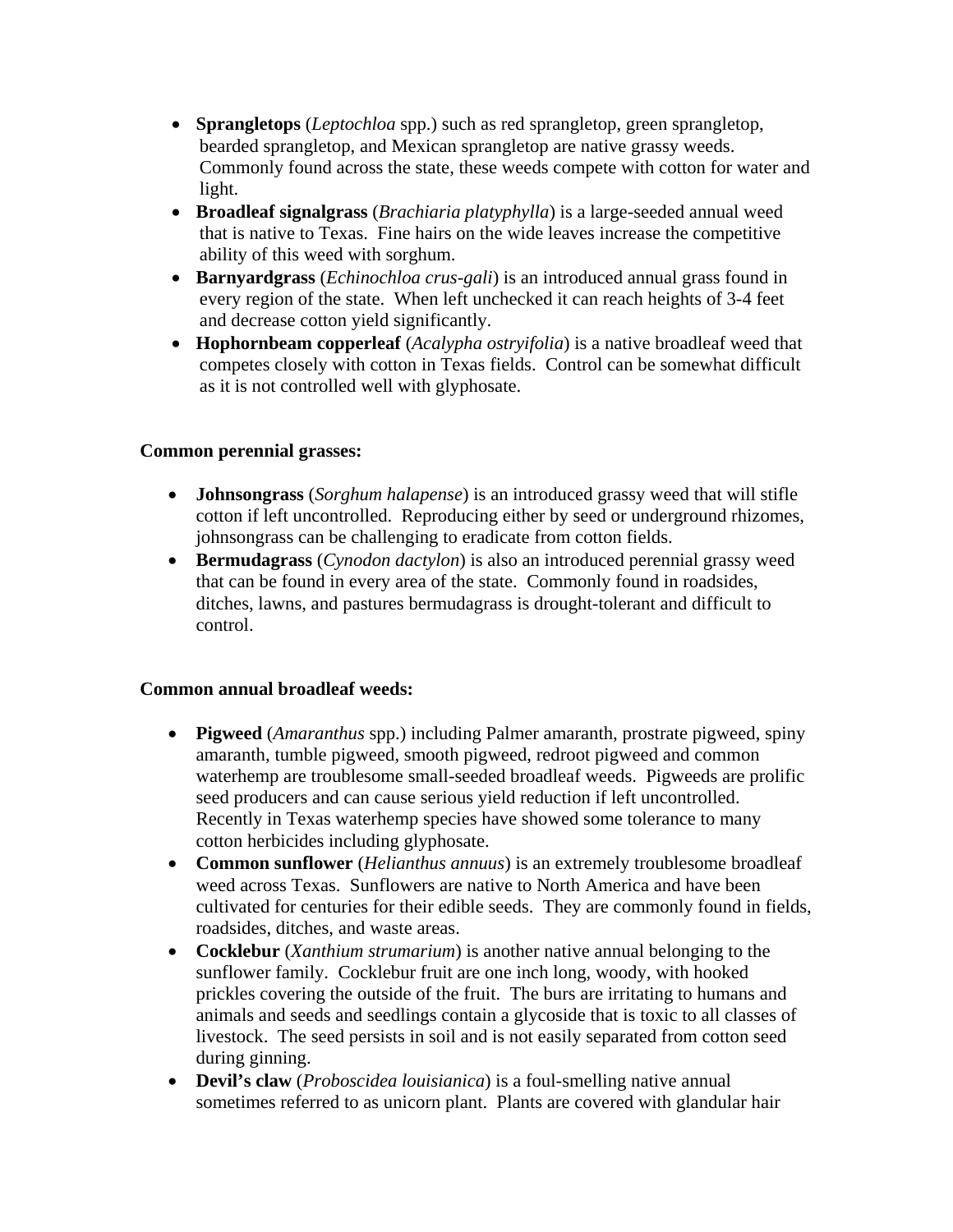causing them to be very sticky. The fruit splits at maturity forming two claws, therego the common name. Has a unique hook-shaped seed pod that entangles harvest equipment.

- **Smellmelon** (*Cucumis melo* var. Dudaim) is a vining weed that reduces crop yields by competing for sunlight and moisture. Smellmelon also interferes with crop harvest by clogging and fouling pickers or strippers with vines. Each plant may produce as many as 40 melons, each containing approximately 400 seed. Mature melons will float, as will the dried sacks of seed following rotting of the melons. This weed has become a serious pest in cotton, sorghum and corn and appears to be increasing.
- **Kochia** (*Kochia scoparia*) is an annual weed growing from 2-5 feet tall and begins growth in late spring. Kochia is an annual plant originating in Eurasia, and introduced into America in the early 1900's. Primarily a weed pest in West Texas, its appearance was first recorded in Texas during the late 1940's.

### **Common perennial broadleaf weeds:**

- **Silverleaf nightshade** (*Solanum elaeagnifolium*) is a creeping perennial spreading by roots or seeds. Silverleaf nightshade is native to the central United States and can be found in pastures, rangeland, waste areas, and cropland.
- Perennial **morningglory** (*Ipomoea* spp.) species such as sharppod morningglory are weedy vines that can cause significant yield reductions and harvest difficulties for cotton growers. Sharppod morningglory develops extensive underground perennial roots that can regenerate repeatedly after removal or disturbance of top growth.
- **Field bindweed** (*Convolvuvis arvensis*) is a perennial from an extensive root system often climbing or forming dense mats. Field bindweed was introduced from Europe and has become a widespread and serious weed pest in many parts of the United States. It is difficult to control because of a root system that can penetrate the soil to a depth of 20 feet and which gives rise to numerous long lateral roots. It is not controlled well with glyphosate or other commonly used cotton herbicides.

### **Common perennial monocot weeds:**

- **Yellow nutsedge** (*Cyperus esculentus*) is an aggressive perennial superficially resembling a grass. Yellow nutsedge can spread by seed, creeping rootstocks, or by small underground tubers or nutlets. The many hard brown tubers may lie dormant in the soil for many years before producing new plants. More serious in irrigated than in dryland cotton.
- **Purple nutsedge** (*Cyperus rotundus*) is another spreading perennial similar to yellow nutsedge. The underground tubers are oblong and covered by persistent reddish scales and are often formed in chains that remain connected underground. Purple nutsedge is commonly found in turf, ornamental areas, cultivated fields, and ditches.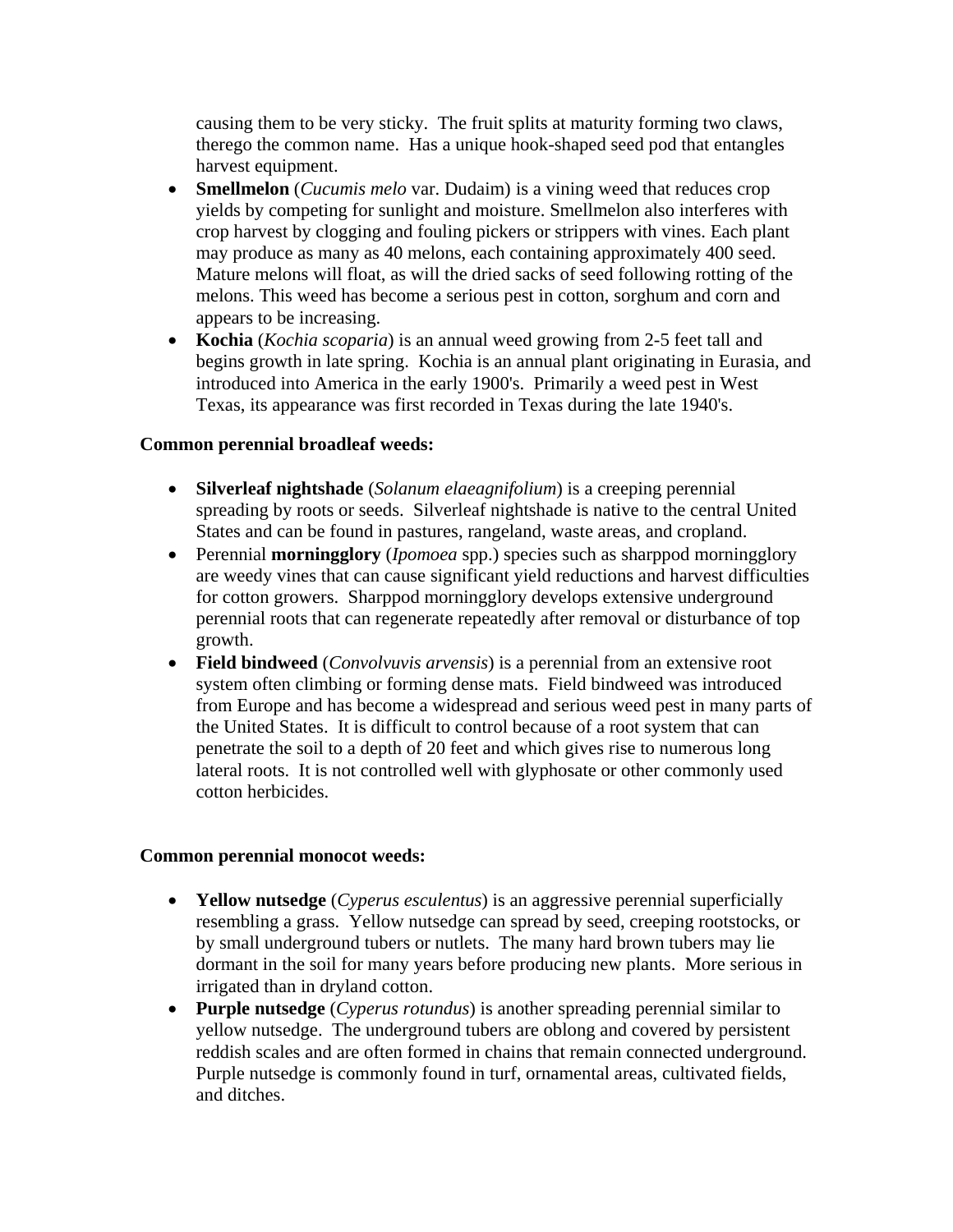### **Chemical Controls:**

### **Winter Weed Control**

| <b>Herbicide</b>                         | Product per acre | <b>MOA</b><br>(WSSA) | <b>Weeds Controlled/</b><br><b>Comments</b>                                                         |
|------------------------------------------|------------------|----------------------|-----------------------------------------------------------------------------------------------------|
| Prometryn (Caparol)                      | $1.2 - 1.6$ pt   | $\mathfrak{S}$       | Cool-season annual<br>broadleaf control; fall or<br>winter either pre or<br>postemergence           |
| Trifloxysulfuron (Envoke)                | $0.10$ oz.       | $\overline{2}$       | Cool-season annual<br>broadleaf control; early<br>preplant                                          |
| Glyphosate                               | 16-32 oz.        | 9                    | Broadleaf and grass control;<br>postemergence                                                       |
| Oxyfluorfen (Goal 2XL)                   | $1-2$ pt.        | 14                   | Selected broadleaf control;<br>pre or postemergence                                                 |
| Flumioxazin (Valor)                      | $2-4$ oz.        | 14                   | Selected broadleaf control;<br>pre or postemergence                                                 |
| Glufosinate (Ignite)                     | $23-29$ oz       | 10                   | Selected weeds;<br>postemergence                                                                    |
| $Glyphosate + Metolachlor$<br>(Sequence) | $2.5 - 3.5$ pt   | 9, 15                | Annual and perennial<br>grasses, broadleaves, and<br>sedges; postemergence with<br>residual control |

### **Preplant**

| <b>Herbicide</b>                                    | <b>Product per acre</b> | <b>MOA</b><br>(WSSA) | <b>Weeds Controlled/</b><br><b>Comments</b>                                   |
|-----------------------------------------------------|-------------------------|----------------------|-------------------------------------------------------------------------------|
| MSMA 6.6lb                                          | $1.33$ qt               | 17                   | Johnsongrass, nutsedge,<br>cocklebur control; apply<br>once to emerged weeds  |
| Paraquat dichloride<br>(Gramoxone Inteon)           | $2.5 - 4.0$ pt          | 22                   | Emerged annual weeds;<br>allow maximum wed<br>emergence before<br>application |
| Thifensulfuron $+$<br>tribenuron (Harmony<br>Extra) | $0.3 - 0.6$ oz          | 2                    | Annual broadleaf weeds;<br>add nonionic surfactant to<br>mixture              |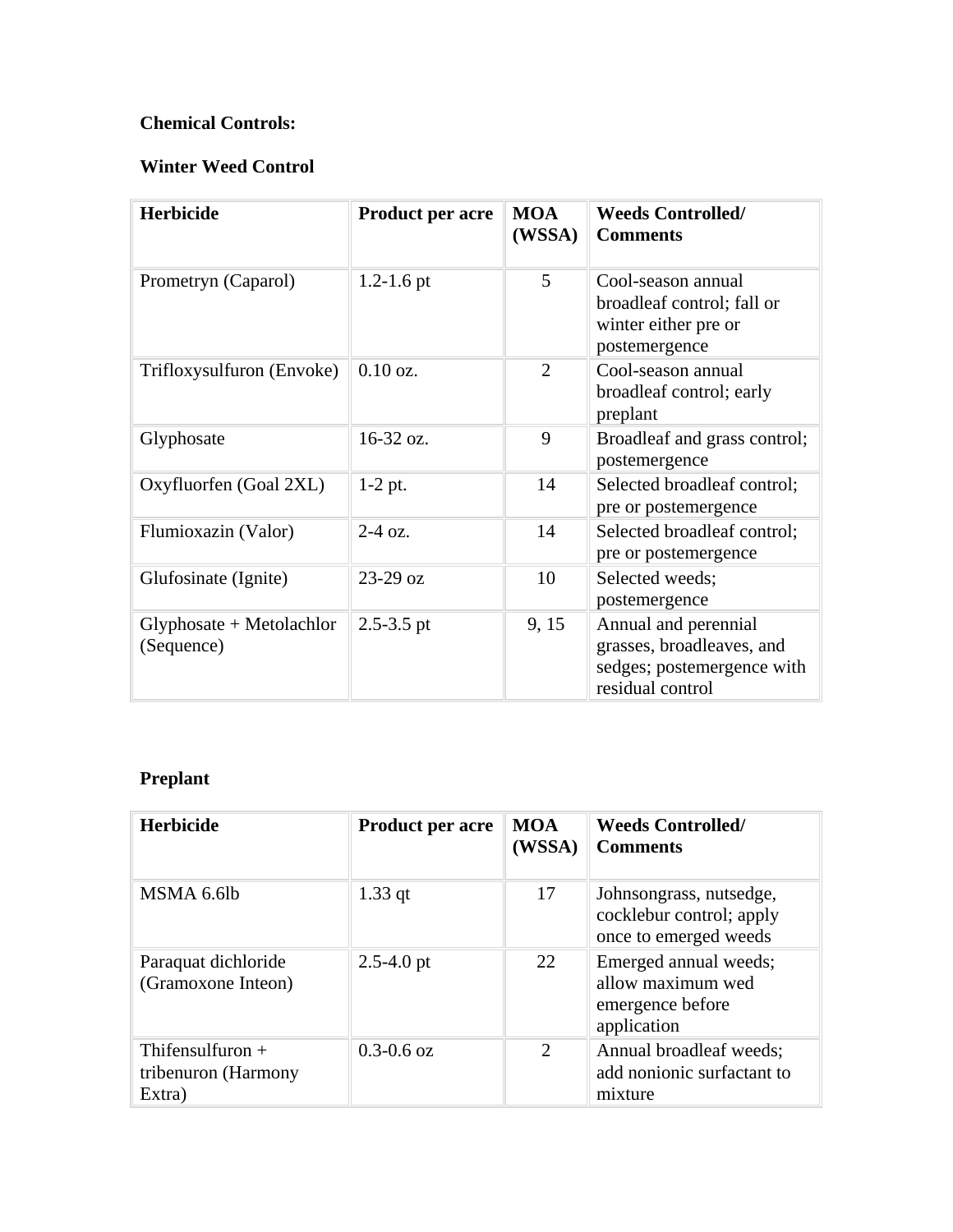| Glyphosate | 11-32 oz. | Annual and perennial     |
|------------|-----------|--------------------------|
|            |           | grasses and broadleaves; |
|            |           | postemergence when weeds |
|            |           | are actively growing     |

### **Preplant Incorporated**

| <b>Herbicide</b>      | <b>Product per acre</b> | <b>MOA</b><br>(WSSA) | <b>Weeds Controlled/</b><br><b>Comments</b>                                                    |
|-----------------------|-------------------------|----------------------|------------------------------------------------------------------------------------------------|
| Pendimethalin (Prowl) | $1-4$ pt                | 3                    | Annual grass and small-<br>seeded broadleaf control;<br>apply up to 60 days before<br>planting |
| Trifluralin (Treflan) | $1-2.5$ pts             | 3                    | Annual grasses; should be<br>incorporated within 24<br>hours of application                    |

### **Preemergence**

| <b>Herbicide</b>               | <b>Product per acre</b> | <b>MOA</b><br>(WSSA)        | <b>Weeds Controlled/</b><br><b>Comments</b>                                            |
|--------------------------------|-------------------------|-----------------------------|----------------------------------------------------------------------------------------|
| Prometryn (Caparol)            | $1.6 - 4.8$ pt          | 5                           | Annual broadleaves, some<br>grasses; do not use on sand<br>or loamy sand               |
| S-metolachlor (Dual<br>Magnum) | $1.25 - 2.0$ pt         | 15                          | Annual grasses, some small-<br>seeded broadleaves; apply<br>either PPI or preemergence |
| Fluometuron (Cotoran 4L)       | $2.0 - 4.0$ pt          | 7                           | Annual broadleaves, some<br>grasses; do not use on sandy<br>soils in West Texas        |
| Diuron (Karmex 4L,<br>others)  | $0.8 - 2.2$ qt          | 7                           | Annual grasses and<br>broadleaves; do not apply to<br>sand or loamy sand               |
| Pyrithiobac (Staple)           | $1.3 - 2.1$ fl oz       | $\mathcal{D}_{\mathcal{L}}$ | Selected broadleaves;<br>observe crop rotation<br>restrictions                         |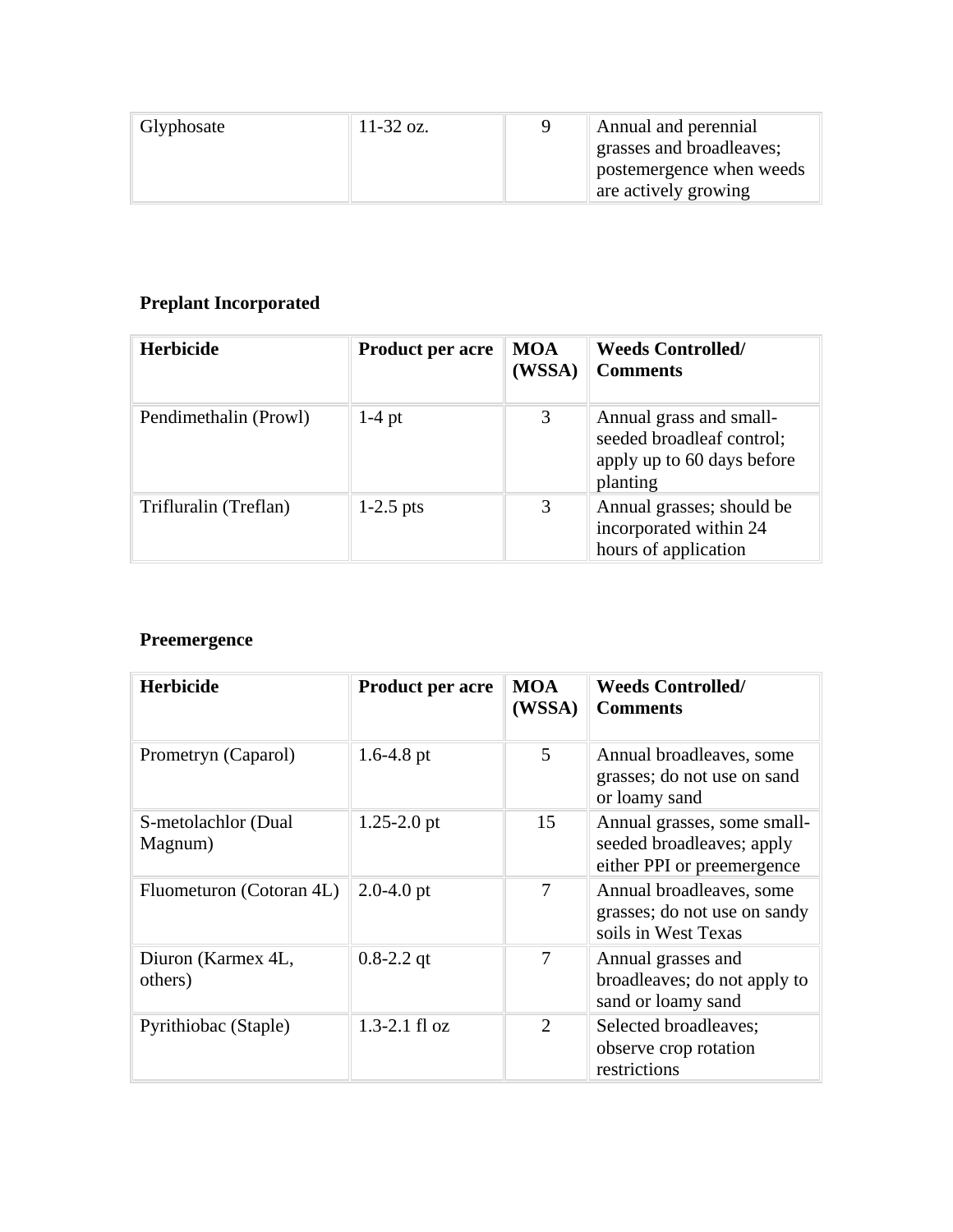### **Postemergence or Post-Directed**

| <b>Herbicide</b>                             | <b>Product per acre</b>                                                 | <b>MOA</b><br>(WSSA) | <b>Weeds Controlled/</b><br><b>Comments</b>                                                                                                  |
|----------------------------------------------|-------------------------------------------------------------------------|----------------------|----------------------------------------------------------------------------------------------------------------------------------------------|
| Prometryn (Caparol)                          | 1.0 pt early<br>$1.0-$<br>1.3 pt late                                   | 5                    | Annual broadleaves; apply<br>as directed spray; avoid<br>contact with cotton leaves                                                          |
| Fluometuron (Cotoran 4L)                     | $2.0 - 4.0$ pt                                                          | $\overline{7}$       | Annual broadleaves; apply<br>as directed, semi-directed or<br>over-the-top spray                                                             |
| Diuron (Direx 4L)                            | $0.4 - 0.6$ qt                                                          | 7                    | Annual broadleaves; do not<br>apply over-the-top; avoid<br>contact with cotton leaves                                                        |
| Glufosinate (Ignite)                         | $22-29$ oz                                                              | 10                   | Many grasses and<br>broadleaves; apply over-the-<br>top of Liberty Link cotton<br>only                                                       |
| Trifloxysulfuron (Envoke)                    | $0.10 - 0.15$ oz<br>over-the-top;<br>$0.10 - 0.25$ oz post-<br>directed | $\overline{2}$       | Broadleaves and sedges;<br>cotton must have at least 5<br>true leaves                                                                        |
| Glyphosate $+ s$ -<br>metolachlor (Sequence) | $2.5 - 4.0$ pt                                                          | 15                   | Annual and perennial<br>broadleaves and grasses;<br>may be applied preplant,<br>preemergence, or over-the-<br>top in Roundup Ready<br>cotton |
| Prometryn $+$<br>trifloxysulfuron (Suprend)  | $1.0 - 1.5$ lb                                                          | 5, 2                 | Broadleaves, some sedges;<br>use only in picker and Pima<br>cotton varieties                                                                 |
| Lactofen (Cobra)                             | 12.5 oz                                                                 | 14                   | Annual broadleaves;<br>directed spray only                                                                                                   |
| DSMA 3.6                                     | $3.0 - 4.0$ pt                                                          | 17                   | Selected grasses and<br>broadleaves; do not apply<br>over-the-top or by plane                                                                |
| MSMA 6.6                                     | $1.0 - 1.25$ pt                                                         | 17                   | Selected grasses and<br>broadleaves; do not apply<br>over-the-top or by plane                                                                |
| Pyrithiobac (Staple)                         | 1.3-3.8 fl oz                                                           | $\overline{2}$       | Selected broadleaves; weeds<br>must be small; observe crop<br>rotation restrictions                                                          |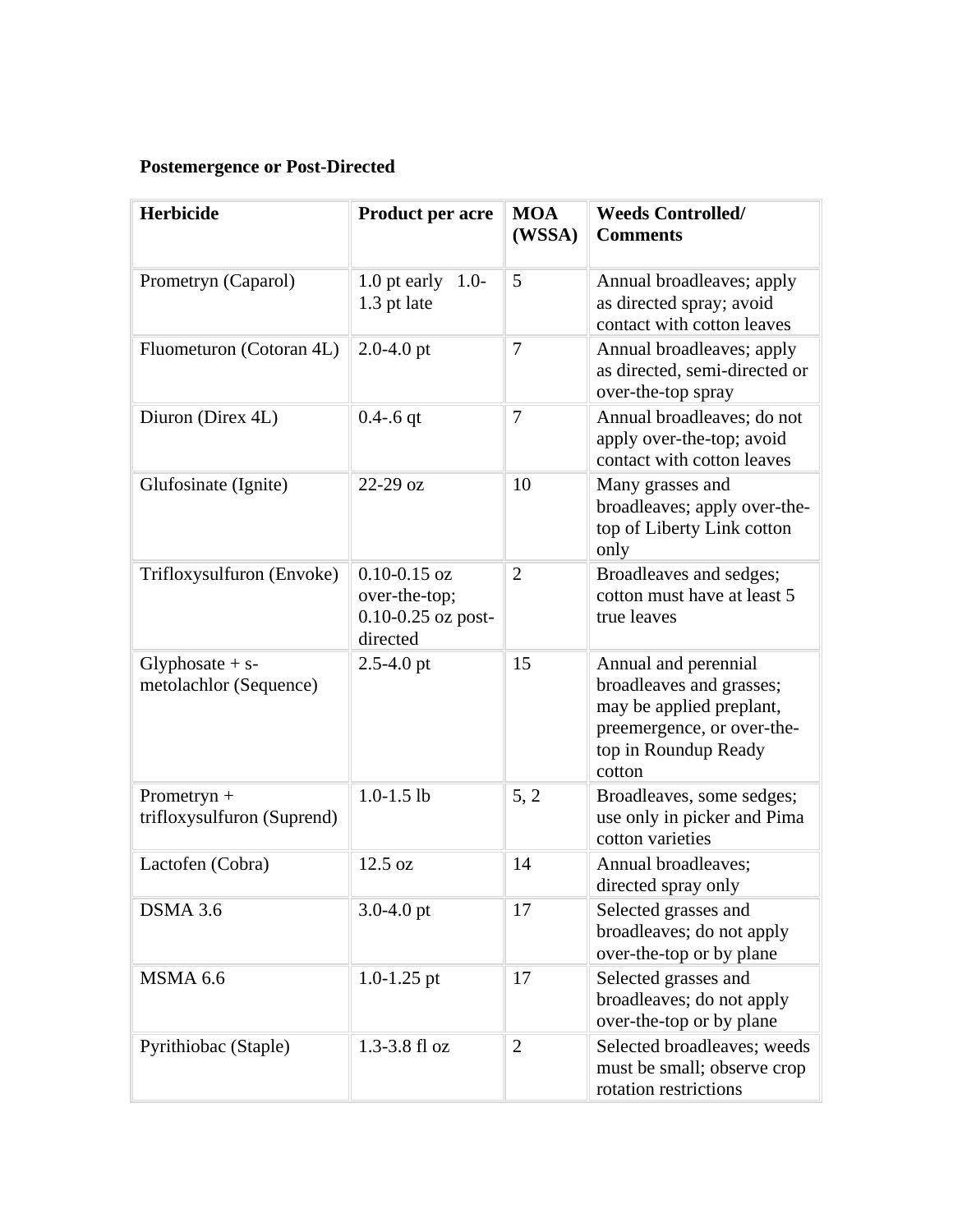| Fluazifop (Fusilade)                 | $0.5 - 1.5$ pt  | $\mathbf{1}$ | Grasses; cultivation from 7<br>days before to 7 days after<br>application may reduce<br>control                                                                                                    |
|--------------------------------------|-----------------|--------------|----------------------------------------------------------------------------------------------------------------------------------------------------------------------------------------------------|
| $Fluazifop + fenoxaprop$<br>(Fusion) | $6-12$ oz       | $\mathbf{1}$ | Grasses; do not plant grass<br>crops within 60 days of<br>application                                                                                                                              |
| Clethodim (Select)                   | $6-8$ oz        | $\mathbf{1}$ | Grasses; do not cultivate<br>treated grasses within 7 days<br>of application                                                                                                                       |
| Quizalofop (Assure II)               | $5-12$ oz       | $\mathbf{1}$ | Grasses; use adequate<br>carrier; do not cultivate<br>within 7 days                                                                                                                                |
| Sethoxydim (Poast Plus)              | 12-48 oz        | $\mathbf{1}$ | Grasses; do not apply to<br>grasses under stress                                                                                                                                                   |
| Oxyfluorfen (Goal 2XL)               | $1-2$ pt        | 14           | Selected grasses and<br>broadleaves; postemergence<br>as a directed spray to weeds<br>not exceeding 4 true leaves                                                                                  |
| Glyphosate                           | $0.5 - 1.0$ qt  | 9            | Annual and perennial<br>grasses and broadleaves;<br>may be applied to non-<br>herbicide tolerant cotton<br>using shielded sprayer; May<br>be applied over-the-top to<br>glyphosate-tolerant cotton |
| Bromoxynil (Buctril)                 | $0.75 - 1.0$ pt | 6            | Broadleaf weeds; use only<br>on BXN (Buctril tolerant)<br>cotton                                                                                                                                   |
| Flumioxazin (Valor)                  | $1-2$ oz        | 14           | Selected broadleaves, some<br>annual grasses; may be<br>tank-mixed with glyphosate<br>or MSMA                                                                                                      |

## **Layby**

| <b>Herbicide</b>    | <b>Product per acre</b> | <b>MOA</b><br>(WSSA) | <b>Weeds Controlled/</b><br><b>Comments</b>                              |
|---------------------|-------------------------|----------------------|--------------------------------------------------------------------------|
| Prometryn (Caparol) | 1.6-3.2 pt              |                      | Annual broadleaves, some<br>grasses; do not use on sand<br>or loamy sand |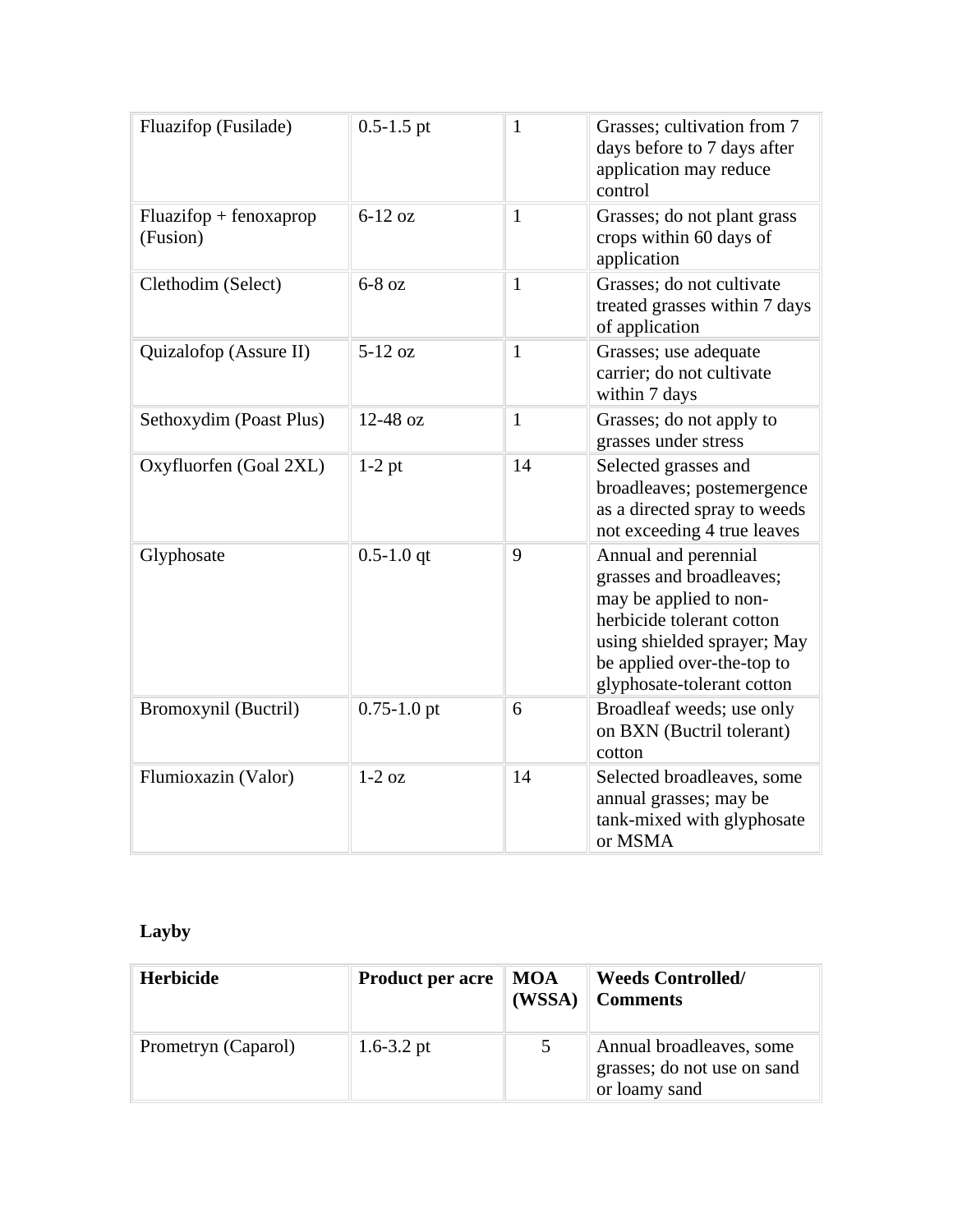| Pendimethalin (Prowl) | $1-4$ pt     | 3  | Annual grass and small-<br>seeded broadleaf control;<br>apply up to 60 days before<br>planting |
|-----------------------|--------------|----|------------------------------------------------------------------------------------------------|
| Trifluralin (Treflan) | $1-2.0$ pts  | 3  | Annual grasses; should be<br>incorporated within 24<br>hours of application                    |
| Flumioxazin (Valor)   | $1-2 \Omega$ | 14 | Selected broadleaves, some<br>annual grasses; may be<br>tank-mixed with glyphosate<br>or MSMA  |

### **Preharvest**

| <b>Herbicide</b>                    | <b>Product per acre</b> | <b>MOA</b><br>(WSSA) | <b>Weeds Controlled/</b><br><b>Comments</b>                                                                                |
|-------------------------------------|-------------------------|----------------------|----------------------------------------------------------------------------------------------------------------------------|
| Glyphosate (Roundup)<br>Weathermax) | Up to $44 \text{ oz}$   | 9                    | Annual and perennial<br>grasses and broadleaves;<br>may be applied after 20%<br>boll crack, allow 7 days<br>before harvest |

### **Cotton Stalk Destruction**

If conditions after harvest are favorable, cotton plants can generate new squares and bolls in 3 to 4 weeks, providing a good habitat for boll weevils, one of the most destructive and costly cotton pests in Texas. When done area-wide, early harvest and stalk destruction are effective means of managing over-wintering boll weevils. If stalks are not completely destroyed soon after harvest, growers participating in the boll weevil eradication program will face the costs of more post-harvest spraying operations, more pesticide use and greater program/producer expenses.

Stalk destruction is more important in the state's southern and eastern regions where rainfall and warmer temperatures prolong fall cotton growth. An estimated 55% of cotton growers in the eastern and southern areas are using herbicides for stalk destruction. In the western and northwestern regions, freezing temperatures generally kill cotton plants before regrowth can develop. Herbicidal control is one of these methods.

### **Cultural/Non-chemical Controls:**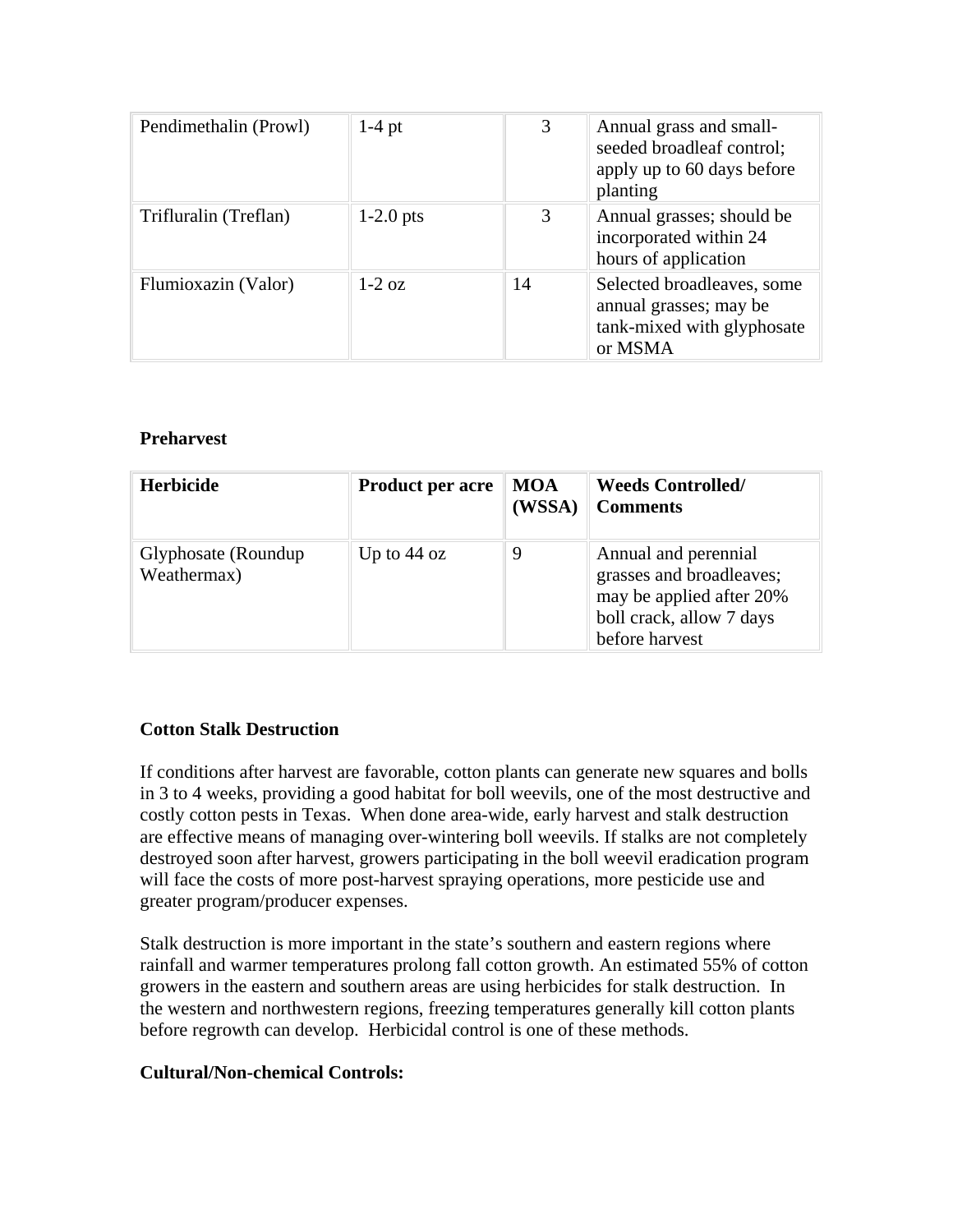When field conditions and weather are favorable for tillage, stalks can be shredded and disked to destroy the plant. Stubble stalk pullers also can be used to uproot the stalk. Although these mechanical methods can be effective, some stalks may survive. Many growers have adopted reduced tillage systems, leading to more interest in non-mechanical methods for stalk destruction.

| <b>Herbicide</b>                   | Rate per acre | <b>MOA</b><br>(WSSA) | <b>Weeds Controlled/</b><br><b>Comments</b>                                                                                 |
|------------------------------------|---------------|----------------------|-----------------------------------------------------------------------------------------------------------------------------|
| $2,4-D$                            | $1-3$ lb      | $\overline{4}$       | Apply with surfactant; best<br>results obtained by<br>shredding stalks to 6-8<br>inches with application soon<br>thereafter |
| Dicamba (Clarity)                  | $4-64$ oz     | $\overline{4}$       | Apply with surfactant; best<br>results obtained by<br>shredding stalks to 6-8<br>inches with application soon<br>thereafter |
| $2,4$ -D + dicamba<br>(Weedmaster) | $0.5-6$ pts   | $\overline{4}$       | Apply with surfactant; best<br>results obtained by<br>shredding stalks to 6-8<br>inches with application soon<br>thereafter |

### **Herbicide Application: Methods, Application, and Timing:**

### **Methods/Type of Application (Also see "Timing" below):**

\* **Ground** application sprayers are used on the majority of the acres treated with herbicides. Most of all herbicide applications are broadcast, where the whole area is treated. A much smaller percentage of acres are banded, wherein only a 10-18 inch strip over the row is treated. Directed postemergence applications, where the treatment is under the crop canopy, also account for a relatively small percentage of applications.

**\* Aerial** application of herbicides is used on limited acres of cotton. Aerial applicators use GPS (global positioning system) for safe and more accurate application and records. Aerial application may be used when cotton has become too large to efficiently run ground rigs, or the land is too wet to allow use of ground equipment.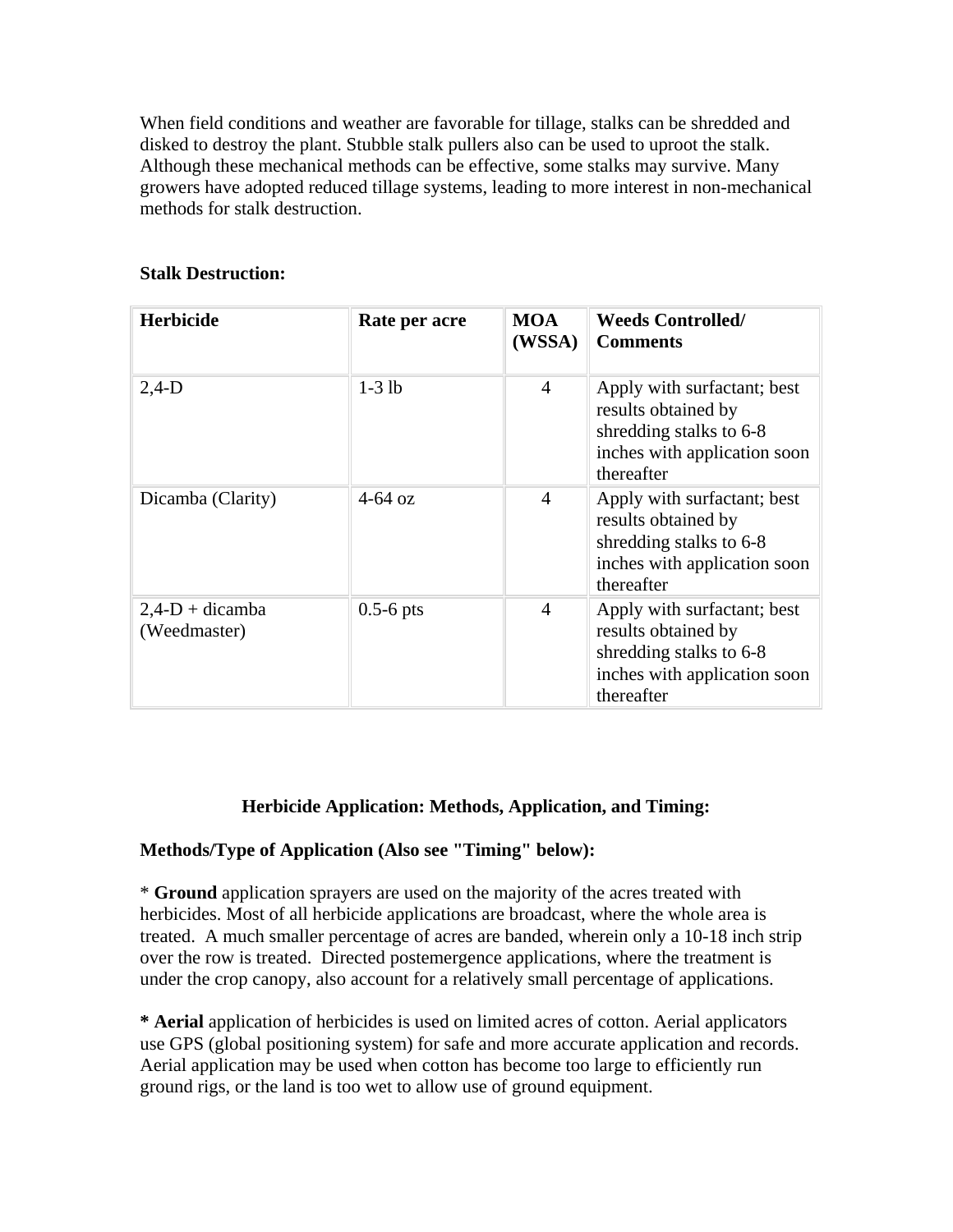\* **Spot Spraying** involves one or more laborers riding on seats of a motorized spray rig while applying chemical directly on the weed with a hand held spray wand. Spot spraying is efficient in controlling reoccurring patches of perennial weeds. Glyphosate (Roundup or Touchdown) is the most commonly used herbicide in spot spraying. However, it is more efficient to hoe some weeds rather than spraying, to be certain of killing the weed. Most spray rigs also are equipped with hoes so workers can dismount to chop weeds. (Also see "Postemergence" below)

### **Timing:**

The timing of herbicide application can vary depending on chemical usage and targeted weeds. Application occurs either before planting, at planting, or after planting.

**\*Pre-Plant Incorporated:** Herbicide is applied and then incorporated into the soil to avoid breakdown in the sunlight and/or evaporate. The herbicides that are most commonly applied pre-plant incorporated would be trifluralin (Treflan) or pendimethalin (Prowl).

**\*Preemergence:** Herbicide is applied before weeds emerge. Commonly, preemergence herbicides are applied "at planting" before the crop emerges. This prevents major weed infestations that emerge with early-season rains. Summer annual grasses and broadleaf weeds are the target. Herbicides used include: prometryn (Caparol), metochlor (Dual), flurometuron (Cotoran), diuron (Karmex), and others.

**\*Postemergence**: The herbicide is applied directly to the weed, usually after the crop and weeds have emerged. This is usually a "clean-up" of the weeds that cultivation and prior chemicals have missed. "Directed Postemergence" indicated that the chemical is sprayed under the crop canopy or foliage on smaller weeds that emerge later and can not be controlled by cultivation. Chemicals include: DSMA, MSMA, glyphosate (Roundup or Touchdown) in glyphosate-tolerant cotton, fluazifop-P-butyl (Fusilade), clethodim (Select), and others. Hooded sprayers are also used.

| <b>Herbicide</b> | <b>Trade Name</b> | % Acres Treated    Number of | <b>Applications</b> | Lbs. Ingredient<br>Applied $(X 1000)$ |
|------------------|-------------------|------------------------------|---------------------|---------------------------------------|
| Glyphosphate     | Various           | 84                           | 2.2                 | 7,220                                 |
| Trifluralin      | Treflan           | 50                           |                     | 2,330                                 |
| Pendimethalin    | Prowl             |                              |                     | 739                                   |

### **Summary of Herbicide Use in Texas**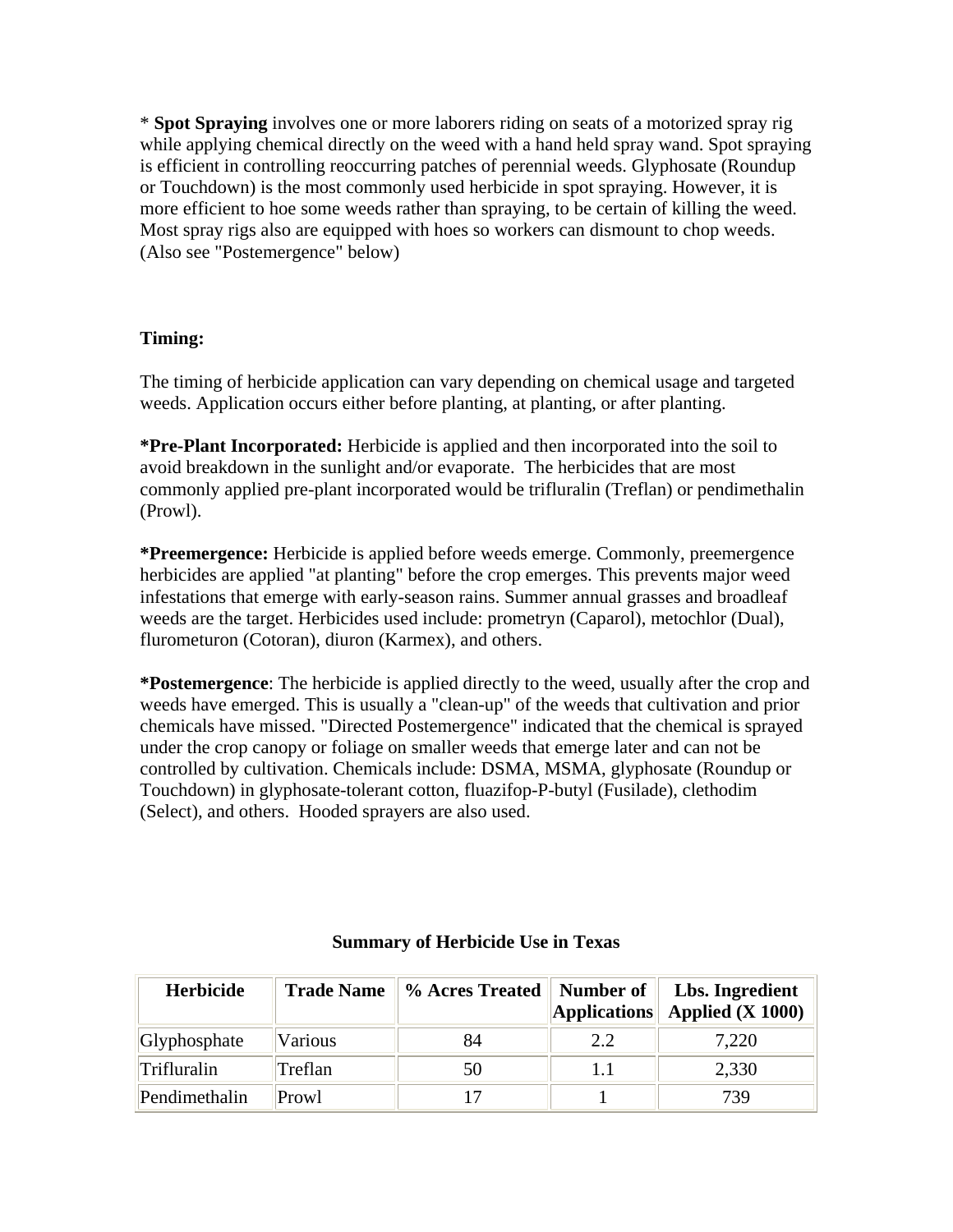| Diuron           | Karmex        | 16             | 1.1 | 494                 |
|------------------|---------------|----------------|-----|---------------------|
| Prometryn        | Caparol       | 7              |     | 279                 |
| S-Metolachlor    | Dual Magnum   | $\overline{2}$ | 1.0 | 99                  |
| Glufosinate      | Ignite        | 3              | 1.3 | 65                  |
| $ 2,4-D$         | various       |                | 1.2 | 44                  |
| Pyrithiobac      | <b>Staple</b> | 9              | 1.0 | 28                  |
| Carfentrazone    | Aim           | 9              | 1.0 | 9                   |
| Pyraflufen-ethyl | ET            | 10             | 1.0 | $\overline{2}$      |
| Others           | Several       |                |     | 223                 |
| <b>Total Use</b> |               |                |     | 11.532 Million lbs. |

### **Other Chemicals:**

**Plant Growth Regulators (PGR):** PGRs modify plant growth and development to improve production efficiency. Under high fertility and high soil moisture conditions cotton tends to remain vegetative and produces excessive plant material. PGRs help retain early-produced cotton bolls, suppress late-season vegetative growth, and speed up reproductive progess. Improved lint yield, earlier maturity, and reduced insecticide needs are benefits of PGRs. Sixteen percent of Texas cotton is treated with PGR's.

**Harvest-Aid Chemicals:** Harvest-aid chemicals enable farmers to harvest earlier, reduce late-season pests, and reduce trash content. Fifty-seven percent of Texas cotton is treated with a harvest-aid chemical. In the High Plains region, the crop growth is frequently terminated by frost and cotton in that area is not treated with a harvest-aid. There are two types of harvest-aid chemicals.

**Desiccants:** Chemicals cause rapid water loss in plant tissue. The foliage dries and usually falls from the plant, the bolls dry faster, and the crop can be harvested sooner with less plant trash contamination. Desiccant use is common in areas with short growing seasons to enhance stripper harvesting. Timely crop termination also helps reduce the number of overwintering boll weevils.

**Defoliants:**Chemicals that cause abscission of leaves from mature plants. Leaf-drop chemicals are usually applied to picker harvested cotton in areas with long growing seasons.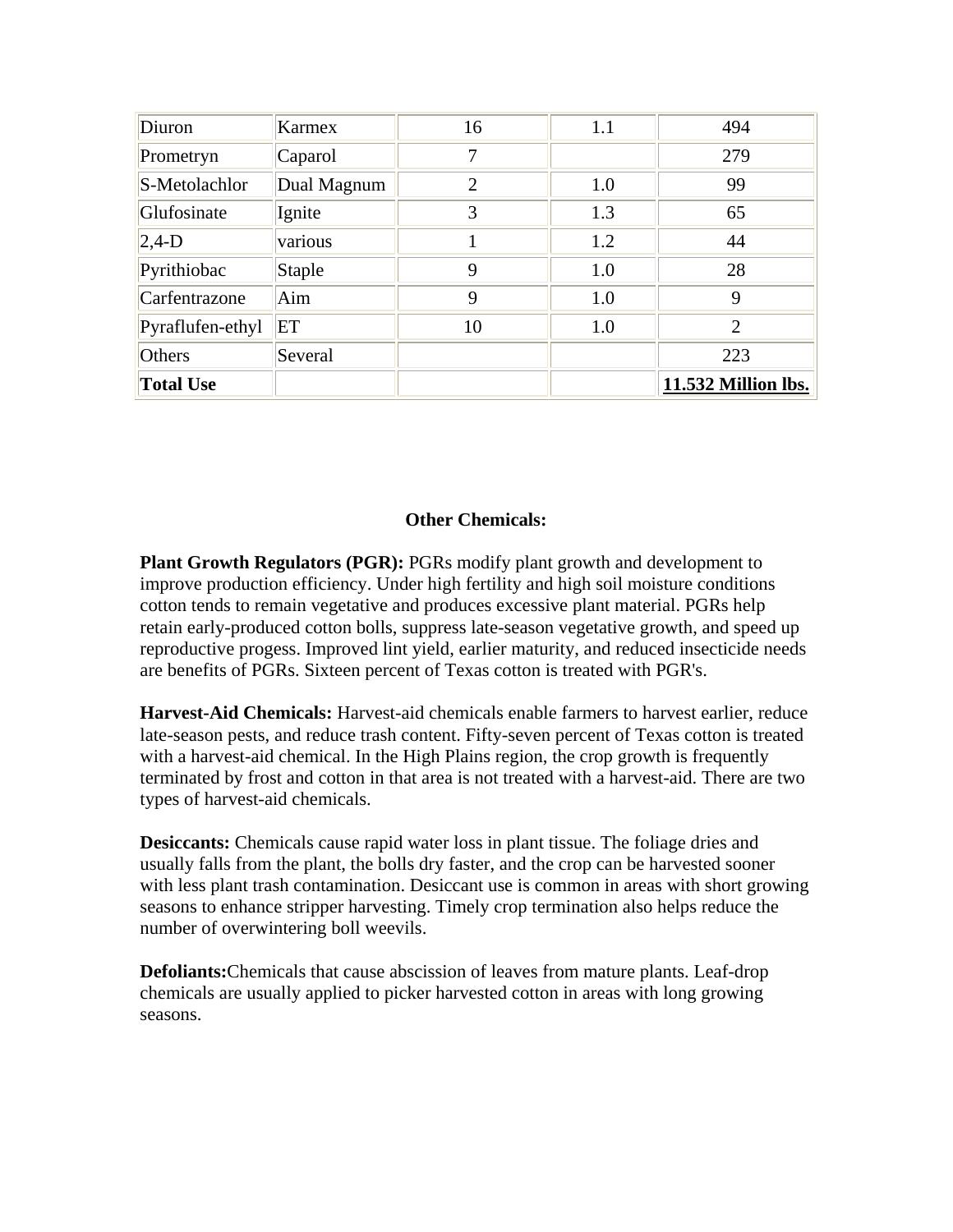| <b>Chemical</b>              | <b>Trade Name</b> | % of Acres Treated | <b>Total lbs. (X 1000)</b> |
|------------------------------|-------------------|--------------------|----------------------------|
| <b>PGRs</b>                  |                   |                    |                            |
| Ethephon                     | Prep              | 56                 | 3,261                      |
| Mepiquat Chloride            | Pix               | 16                 | 31                         |
| Cyclanilide                  | Finish            | 5                  | 20                         |
| Mepiquat pentaborate         | Pentia            | 7                  | 34                         |
| <b>Harvest Aid Chemicals</b> |                   |                    |                            |
| Desiccants                   |                   |                    |                            |
| Paraquat                     | Several           | 32                 | 597                        |
| Sodium Chlorate              | Several           | 3                  | 291                        |
| Defoliants                   |                   |                    |                            |
| Tribufos                     | DEF/Folex         | 15                 | 804                        |
| Monocarbamide dihyd.         |                   | 5                  | 600                        |
| Thidiazuron                  | Dropp             | 13                 | 58                         |
| <b>Totals</b>                |                   |                    | 5,696                      |

### **Chemical Summary: PGR & Harvest Aid Chemicals Used in Texas**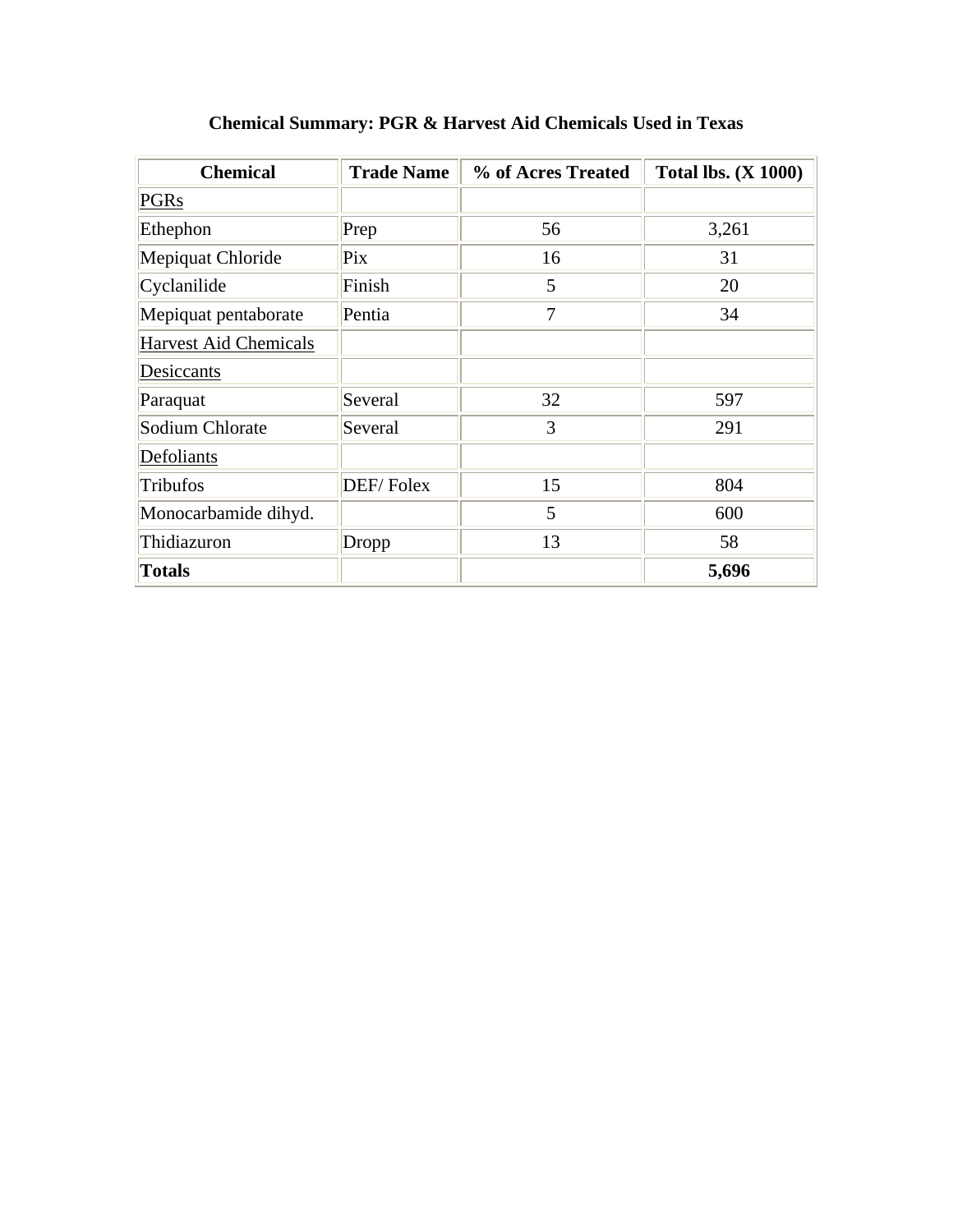## **Contacts**

Dr. Mark Matocha – Extension Program Specialist Texas AgriLife Extension Service College Station, TX 77843 Ma-matocha@tamu.edu

Dr. Charles Allen – Texas IPM Coordinator Texas AgriLife Extension Service San Angelo, TX Ctallen@ag.tamu.edu

Dr. Randy Boman- Extension Agronomist Texas AgriLife Extension Service Lubbock, TX R-boman@tamu.edu

Dr. Gaylon Morgan- Extension Cotton Specialist Texas AgriLife Extension Service College Station, TX 77843 Gmorgan@ag.tamu.edu

Dr. Paul Baumann – Extension Weed Specialist Texas AgriLife Extension Service College Station, TX 77843 Pbaumann@ag.tamu.edu

## **References**

- 1. Anon. 1998. The Science and Art of the Cotton Harvest. Cotton Defoliation Work Group. National Cotton Council.
- 2. Baumann, P.A. and R. Lemon. 2007. Suggestions for Weed Control in Cotton. Texas AgriLife Extension Service. B-5039.
- 3. Kohel, R.J. 1984. Genetic Analysis of Fiber Color Variants in Cotton.. Crop Sci. 25:793-797.
- 4. McCorkle, D.A., R. Lemon, D. Hanselka, S.L. Klose, J. Robinson, and M.N. Tomlinson. 2008. Economic Impact of Using Herbicides as an Alternative